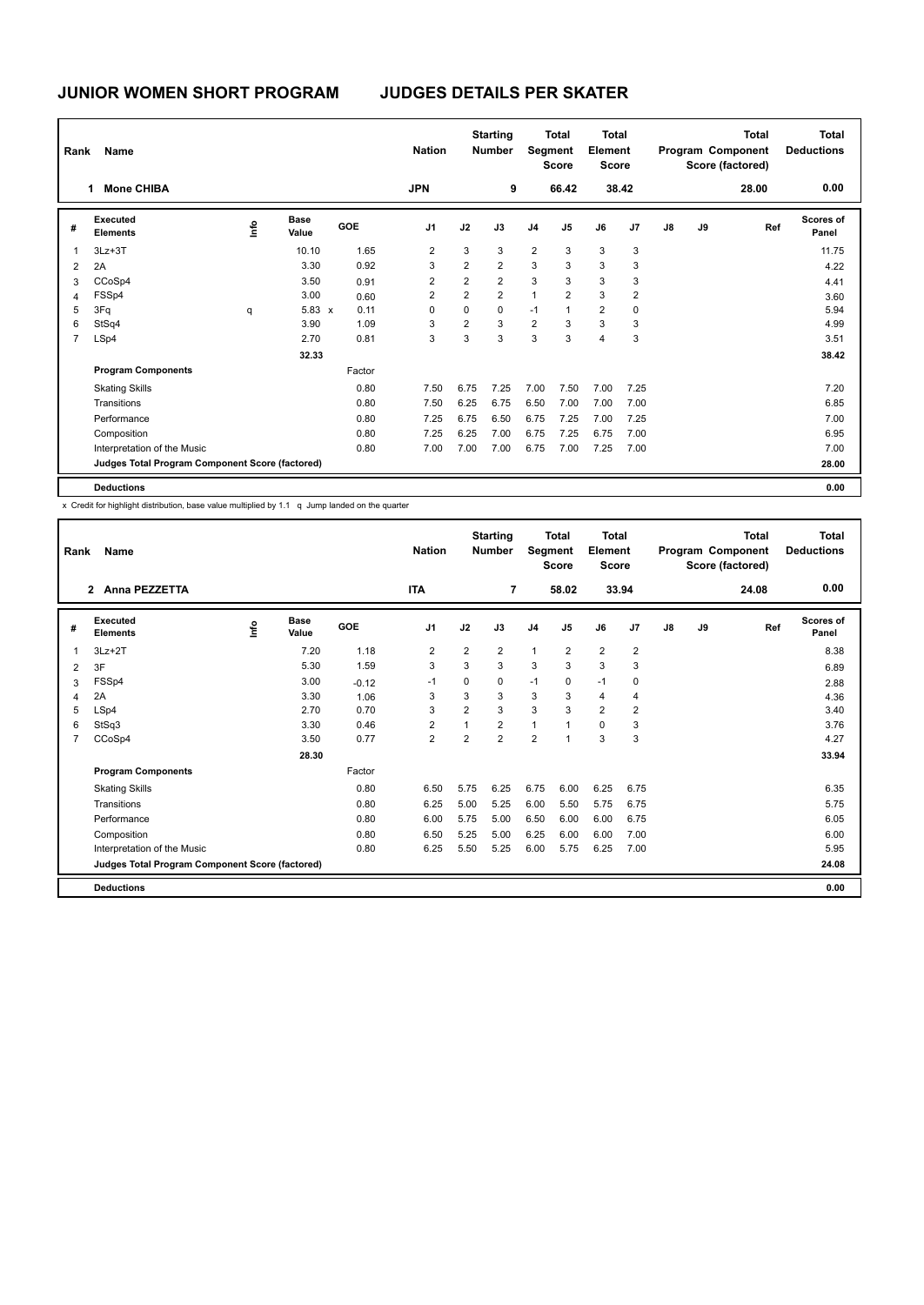| Rank           | Name                                            |         |                      |         | <b>Nation</b>  |                | <b>Starting</b><br><b>Number</b> |                | <b>Total</b><br>Segment<br><b>Score</b> | <b>Total</b><br>Element<br><b>Score</b> |                |    |    | <b>Total</b><br>Program Component<br>Score (factored) | Total<br><b>Deductions</b> |
|----------------|-------------------------------------------------|---------|----------------------|---------|----------------|----------------|----------------------------------|----------------|-----------------------------------------|-----------------------------------------|----------------|----|----|-------------------------------------------------------|----------------------------|
|                | Ayumi SHIBAYAMA<br>3                            |         |                      |         | <b>JPN</b>     |                | 8                                |                | 56.16                                   | 32.40                                   |                |    |    | 23.76                                                 | 0.00                       |
| #              | Executed<br><b>Elements</b>                     | lnfo    | <b>Base</b><br>Value | GOE     | J <sub>1</sub> | J2             | J3                               | J <sub>4</sub> | J5                                      | J6                                      | J7             | J8 | J9 | Ref                                                   | Scores of<br>Panel         |
| 1              | $3Lz + 3T$                                      |         | 10.10                | 1.18    | 2              | $\overline{2}$ | $\overline{2}$                   | $\overline{2}$ | $\overline{2}$                          | 3                                       | $\overline{2}$ |    |    |                                                       | 11.28                      |
| $\overline{2}$ | 2A                                              |         | 3.30                 | 0.73    | 2              | $\overline{2}$ | $\overline{2}$                   | $\overline{2}$ | 3                                       | 3                                       | $\overline{2}$ |    |    |                                                       | 4.03                       |
| 3              | CCoSp4                                          |         | 3.50                 | 0.63    | 1              | $\overline{2}$ | $\mathbf{1}$                     | $\overline{2}$ | $\overline{2}$                          | $\overline{2}$                          | 2              |    |    |                                                       | 4.13                       |
| 4              | 3F<                                             | $\prec$ | 4.66 $\times$        | $-0.76$ | $-2$           | $-1$           | $-1$                             | $-2$           | $-2$                                    | $-2$                                    | $-2$           |    |    |                                                       | 3.90                       |
| 5              | FSSp3                                           |         | 2.60                 | 0.31    | $\overline{2}$ | 0              | $\overline{2}$                   | $\mathbf{1}$   | $\overline{1}$                          | $\mathbf{1}$                            | 1              |    |    |                                                       | 2.91                       |
| 6              | StSq2                                           |         | 2.60                 | 0.36    | 2              | 1              | $\overline{1}$                   | 1              |                                         | $\overline{2}$                          | 2              |    |    |                                                       | 2.96                       |
| $\overline{7}$ | LSp4                                            |         | 2.70                 | 0.49    | 1              | $\overline{2}$ | $\overline{2}$                   | $\overline{1}$ | $\overline{2}$                          | $\overline{4}$                          | $\overline{2}$ |    |    |                                                       | 3.19                       |
|                |                                                 |         | 29.46                |         |                |                |                                  |                |                                         |                                         |                |    |    |                                                       | 32.40                      |
|                | <b>Program Components</b>                       |         |                      | Factor  |                |                |                                  |                |                                         |                                         |                |    |    |                                                       |                            |
|                | <b>Skating Skills</b>                           |         |                      | 0.80    | 7.00           | 5.50           | 5.00                             | 5.75           | 6.50                                    | 6.25                                    | 6.50           |    |    |                                                       | 6.10                       |
|                | Transitions                                     |         |                      | 0.80    | 6.25           | 5.00           | 4.75                             | 5.50           | 5.75                                    | 6.25                                    | 6.25           |    |    |                                                       | 5.75                       |
|                | Performance                                     |         |                      | 0.80    | 6.25           | 5.50           | 4.75                             | 6.00           | 5.50                                    | 6.50                                    | 6.75           |    |    |                                                       | 5.95                       |
|                | Composition                                     |         |                      | 0.80    | 6.50           | 5.00           | 5.25                             | 5.75           | 5.75                                    | 6.50                                    | 6.25           |    |    |                                                       | 5.90                       |
|                | Interpretation of the Music                     |         |                      | 0.80    | 6.50           | 5.50           | 5.00                             | 6.00           | 5.50                                    | 6.50                                    | 6.50           |    |    |                                                       | 6.00                       |
|                | Judges Total Program Component Score (factored) |         |                      |         |                |                |                                  |                |                                         |                                         |                |    |    |                                                       | 23.76                      |
|                | <b>Deductions</b>                               |         |                      |         |                |                |                                  |                |                                         |                                         |                |    |    |                                                       | 0.00                       |

< Under-rotated jump x Credit for highlight distribution, base value multiplied by 1.1

|                | <b>Name</b><br>Rank<br><b>Nina PINZARRONE</b><br>4                                                             |         |                      | <b>Nation</b> |                | <b>Starting</b><br><b>Number</b> | Segment        | <b>Total</b><br><b>Score</b> | <b>Total</b><br>Element<br>Score |                |                |               | <b>Total</b><br>Program Component<br>Score (factored) | Total<br><b>Deductions</b> |                           |
|----------------|----------------------------------------------------------------------------------------------------------------|---------|----------------------|---------------|----------------|----------------------------------|----------------|------------------------------|----------------------------------|----------------|----------------|---------------|-------------------------------------------------------|----------------------------|---------------------------|
|                |                                                                                                                |         |                      |               | <b>BEL</b>     |                                  | 19             |                              | 51.91                            | 27.59          |                |               |                                                       | 25.32                      | $-1.00$                   |
| #              | Executed<br><b>Elements</b>                                                                                    | ١nfo    | <b>Base</b><br>Value | <b>GOE</b>    | J <sub>1</sub> | J2                               | J3             | J <sub>4</sub>               | J <sub>5</sub>                   | J6             | J <sub>7</sub> | $\mathsf{J}8$ | J9                                                    | Ref                        | <b>Scores of</b><br>Panel |
| $\overline{1}$ | 3F                                                                                                             |         | 5.30                 | 0.95          | $\mathbf{1}$   | $\mathbf{1}$                     | 1              | $\mathbf 0$                  | 3                                | 3              | 3              |               |                                                       |                            | 6.25                      |
| 2              | 2A                                                                                                             |         | 3.30                 | 0.53          | $\mathbf 1$    | 2                                | $\overline{2}$ | $\overline{1}$               | $\mathbf{1}$                     | 3              | $\overline{2}$ |               |                                                       |                            | 3.83                      |
| 3              | FSS <sub>p2</sub>                                                                                              |         | 2.30                 | 0.37          | $\overline{2}$ | 1                                | $\overline{2}$ | $\mathbf{1}$                 | $-1$                             | $\overline{2}$ | 3              |               |                                                       |                            | 2.67                      |
| 4              | 3Lz<+COMBO                                                                                                     | $\prec$ | 5.19<br>$\mathsf{x}$ | $-2.36$       | $-5$           | $-5$                             | $-5$           | $-5$                         | $-5$                             | $-5$           | $-5$           |               |                                                       |                            | 2.83                      |
| 5              | CCoSp4                                                                                                         |         | 3.50                 | 0.77          | 2              | 2                                | $\overline{2}$ | 3                            | 3                                | $\overline{2}$ | 2              |               |                                                       |                            | 4.27                      |
| 6              | StSq3                                                                                                          |         | 3.30                 | 0.66          | $\overline{1}$ | $\overline{2}$                   | 3              | $\overline{1}$               | $\overline{2}$                   | $\overline{2}$ | 3              |               |                                                       |                            | 3.96                      |
| 7              | LSp4                                                                                                           |         | 2.70                 | 1.08          | $\overline{4}$ | 4                                | 4              | 3                            | $\overline{4}$                   | 4              | $\overline{4}$ |               |                                                       |                            | 3.78                      |
|                |                                                                                                                |         | 25.59                |               |                |                                  |                |                              |                                  |                |                |               |                                                       |                            | 27.59                     |
|                | <b>Program Components</b>                                                                                      |         |                      | Factor        |                |                                  |                |                              |                                  |                |                |               |                                                       |                            |                           |
|                | <b>Skating Skills</b>                                                                                          |         |                      | 0.80          | 6.50           | 6.25                             | 7.25           | 5.75                         | 6.75                             | 6.50           | 6.75           |               |                                                       |                            | 6.55                      |
|                | Transitions                                                                                                    |         |                      | 0.80          | 6.50           | 6.00                             | 7.00           | 5.25                         | 6.25                             | 6.25           | 6.25           |               |                                                       |                            | 6.25                      |
|                | Performance                                                                                                    |         |                      | 0.80          | 5.75           | 6.25                             | 6.75           | 5.75                         | 6.50                             | 6.25           | 7.00           |               |                                                       |                            | 6.30                      |
|                | Composition                                                                                                    |         |                      | 0.80          | 6.00           | 6.00                             | 6.50           | 5.25                         | 6.50                             | 6.50           | 7.00           |               |                                                       |                            | 6.30                      |
|                | Interpretation of the Music                                                                                    |         |                      | 0.80          | 5.75           | 6.00                             | 7.25           | 5.50                         | 6.25                             | 6.50           | 6.75           |               |                                                       |                            | 6.25                      |
|                | Judges Total Program Component Score (factored)                                                                |         |                      |               |                |                                  |                |                              |                                  |                |                |               |                                                       |                            | 25.32                     |
|                | <b>Deductions</b>                                                                                              |         | Falls:               | $-1.00$       |                |                                  |                |                              |                                  |                |                |               |                                                       |                            | $-1.00$                   |
|                | a chiadh ann an chuid ann an chuidh ann an chuidh an ainm an chuidh ann an chuid an chuidh an chuidh an chuidh |         |                      |               |                |                                  |                |                              |                                  |                |                |               |                                                       |                            |                           |

< Under-rotated jump x Credit for highlight distribution, base value multiplied by 1.1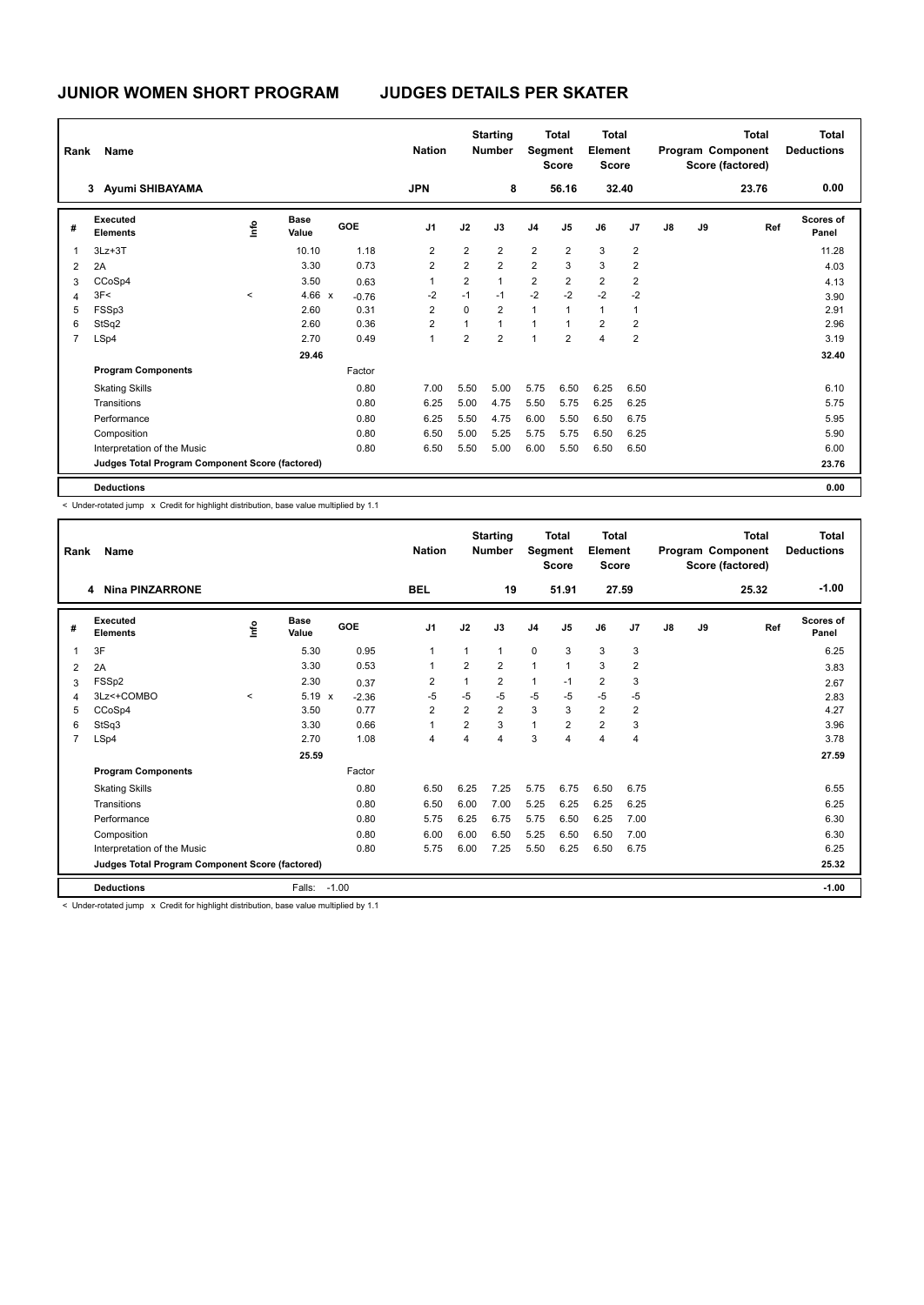| Rank           | Name                                            |         |                      |         | <b>Nation</b>  |                | <b>Starting</b><br><b>Number</b> | Segment        | <b>Total</b><br><b>Score</b> | <b>Total</b><br>Element<br><b>Score</b> |                |    |    | <b>Total</b><br>Program Component<br>Score (factored) | <b>Total</b><br><b>Deductions</b> |
|----------------|-------------------------------------------------|---------|----------------------|---------|----------------|----------------|----------------------------------|----------------|------------------------------|-----------------------------------------|----------------|----|----|-------------------------------------------------------|-----------------------------------|
|                | <b>Elyce LIN-GRACEY</b><br>5                    |         |                      |         | <b>USA</b>     |                | 1                                |                | 51.48                        | 27.16                                   |                |    |    | 25.32                                                 | $-1.00$                           |
| #              | Executed<br><b>Elements</b>                     | lnfo    | <b>Base</b><br>Value | GOE     | J <sub>1</sub> | J2             | J3                               | J <sub>4</sub> | J5                           | J6                                      | J <sub>7</sub> | J8 | J9 | Ref                                                   | Scores of<br>Panel                |
| 1              | 3F                                              |         | 5.30                 | 1.17    | $\overline{2}$ | $\overline{2}$ | $\overline{2}$                   | $\overline{2}$ | $\overline{2}$               | 3                                       | 3              |    |    |                                                       | 6.47                              |
| 2              | 2A                                              |         | 3.30                 | 0.53    | 2              | 1              | $\overline{2}$                   | 1              | $\overline{1}$               | $\overline{2}$                          | $\overline{2}$ |    |    |                                                       | 3.83                              |
| 3              | CCoSp4                                          |         | 3.50                 | 0.70    | $\overline{2}$ | 2              | $\overline{2}$                   | $\overline{2}$ | $\overline{2}$               | $\overline{2}$                          | 2              |    |    |                                                       | 4.20                              |
| $\overline{4}$ | 3Lz<+COMBO                                      | $\prec$ | $5.19 \times$        | $-2.36$ | $-5$           | $-5$           | $-5$                             | $-5$           | $-5$                         | $-5$                                    | $-5$           |    |    |                                                       | 2.83                              |
| 5              | FSS <sub>p2</sub>                               |         | 2.30                 | 0.32    | $\Omega$       | $\Omega$       | $\mathbf{1}$                     | 2              | $\overline{2}$               | $\overline{2}$                          | 2              |    |    |                                                       | 2.62                              |
| 6              | StSq3                                           |         | 3.30                 | 0.79    | 2              | 2              | $\overline{2}$                   | $\overline{2}$ | 3                            | 3                                       | 3              |    |    |                                                       | 4.09                              |
| $\overline{7}$ | LSp3                                            |         | 2.40                 | 0.72    | 3              | 3              | 3                                | 3              | 4                            | 3                                       | 3              |    |    |                                                       | 3.12                              |
|                |                                                 |         | 25.29                |         |                |                |                                  |                |                              |                                         |                |    |    |                                                       | 27.16                             |
|                | <b>Program Components</b>                       |         |                      | Factor  |                |                |                                  |                |                              |                                         |                |    |    |                                                       |                                   |
|                | <b>Skating Skills</b>                           |         |                      | 0.80    | 7.25           | 5.50           | 5.50                             | 6.50           | 6.75                         | 6.75                                    | 6.75           |    |    |                                                       | 6.45                              |
|                | Transitions                                     |         |                      | 0.80    | 6.75           | 5.00           | 5.00                             | 6.25           | 6.25                         | 6.50                                    | 6.50           |    |    |                                                       | 6.10                              |
|                | Performance                                     |         |                      | 0.80    | 6.50           | 5.50           | 5.25                             | 6.00           | 7.00                         | 6.75                                    | 6.75           |    |    |                                                       | 6.30                              |
|                | Composition                                     |         |                      | 0.80    | 7.00           | 5.00           | 5.00                             | 6.50           | 7.00                         | 6.50                                    | 6.75           |    |    |                                                       | 6.35                              |
|                | Interpretation of the Music                     |         |                      | 0.80    | 6.75           | 5.75           | 5.75                             | 6.50           | 6.75                         | 6.75                                    | 6.50           |    |    |                                                       | 6.45                              |
|                | Judges Total Program Component Score (factored) |         |                      |         |                |                |                                  |                |                              |                                         |                |    |    |                                                       | 25.32                             |
|                | <b>Deductions</b>                               |         | Falls:               | $-1.00$ |                |                |                                  |                |                              |                                         |                |    |    |                                                       | $-1.00$                           |

< Under-rotated jump x Credit for highlight distribution, base value multiplied by 1.1

|                | Name<br>Rank<br><b>Justine MICLETTE</b><br>6                                                                                                                                                                                   |         |                      |            | <b>Nation</b>  |                | <b>Starting</b><br><b>Number</b> |                | <b>Total</b><br><b>Segment</b><br><b>Score</b> | <b>Total</b><br>Element<br><b>Score</b> |                |               |    | <b>Total</b><br>Program Component<br>Score (factored) | <b>Total</b><br><b>Deductions</b> |
|----------------|--------------------------------------------------------------------------------------------------------------------------------------------------------------------------------------------------------------------------------|---------|----------------------|------------|----------------|----------------|----------------------------------|----------------|------------------------------------------------|-----------------------------------------|----------------|---------------|----|-------------------------------------------------------|-----------------------------------|
|                |                                                                                                                                                                                                                                |         |                      |            | CAN            |                | 17                               |                | 50.44                                          |                                         | 29.00          |               |    | 22.44                                                 | $-1.00$                           |
| #              | Executed<br><b>Elements</b>                                                                                                                                                                                                    | lnfo    | <b>Base</b><br>Value | <b>GOE</b> | J <sub>1</sub> | J2             | J3                               | J <sub>4</sub> | J <sub>5</sub>                                 | J6                                      | J <sub>7</sub> | $\mathsf{J}8$ | J9 | Ref                                                   | <b>Scores of</b><br>Panel         |
| 1              | 3F                                                                                                                                                                                                                             |         | 5.30                 | 0.74       | 1              | 1              | $\mathbf{1}$                     | $\overline{2}$ | $\overline{2}$                                 | $\overline{2}$                          | 0              |               |    |                                                       | 6.04                              |
| $\overline{2}$ | $3T+3Tq$                                                                                                                                                                                                                       | q       | 8.40                 | $-0.84$    | $-3$           | $-2$           | $-2$                             | $-2$           | $-2$                                           | $-2$                                    | $-2$           |               |    |                                                       | 7.56                              |
| 3              | FSS <sub>p2</sub>                                                                                                                                                                                                              |         | 2.30                 | 0.32       | 1              | $\overline{1}$ | $\mathbf{1}$                     | $\mathbf{1}$   | $\overline{2}$                                 | $\overline{2}$                          | 2              |               |    |                                                       | 2.62                              |
| 4              | StSq3                                                                                                                                                                                                                          |         | 3.30                 | 0.46       | 1              |                | $\mathbf{1}$                     | 0              | $\overline{2}$                                 | $\overline{2}$                          | $\overline{2}$ |               |    |                                                       | 3.76                              |
| 5              | 2A<                                                                                                                                                                                                                            | $\prec$ | 2.90 x               | $-1.32$    | $-5$           | $-5$           | $-5$                             | $-5$           | $-5$                                           | $-5$                                    | $-5$           |               |    |                                                       | 1.58                              |
| 6              | CCoSp4                                                                                                                                                                                                                         |         | 3.50                 | 0.70       | $\overline{2}$ | $\overline{2}$ | $\mathbf{1}$                     | 3              | $\overline{1}$                                 | $\overline{2}$                          | 3              |               |    |                                                       | 4.20                              |
| $\overline{7}$ | LSp4                                                                                                                                                                                                                           |         | 2.70                 | 0.54       | $\overline{2}$ | $\overline{2}$ | $\overline{2}$                   | $\mathbf{1}$   | $\overline{2}$                                 | $\overline{2}$                          | 3              |               |    |                                                       | 3.24                              |
|                |                                                                                                                                                                                                                                |         | 28.40                |            |                |                |                                  |                |                                                |                                         |                |               |    |                                                       | 29.00                             |
|                | <b>Program Components</b>                                                                                                                                                                                                      |         |                      | Factor     |                |                |                                  |                |                                                |                                         |                |               |    |                                                       |                                   |
|                | <b>Skating Skills</b>                                                                                                                                                                                                          |         |                      | 0.80       | 5.75           | 5.25           | 5.75                             | 5.75           | 6.25                                           | 5.75                                    | 5.75           |               |    |                                                       | 5.75                              |
|                | Transitions                                                                                                                                                                                                                    |         |                      | 0.80       | 6.00           | 4.75           | 5.00                             | 5.50           | 5.75                                           | 5.75                                    | 5.75           |               |    |                                                       | 5.55                              |
|                | Performance                                                                                                                                                                                                                    |         |                      | 0.80       | 5.25           | 5.50           | 5.25                             | 5.25           | 5.75                                           | 6.00                                    | 6.00           |               |    |                                                       | 5.55                              |
|                | Composition                                                                                                                                                                                                                    |         |                      | 0.80       | 5.50           | 4.50           | 5.00                             | 5.50           | 6.00                                           | 5.75                                    | 5.50           |               |    |                                                       | 5.45                              |
|                | Interpretation of the Music                                                                                                                                                                                                    |         |                      | 0.80       | 5.75           | 5.25           | 5.50                             | 5.50           | 6.00                                           | 6.00                                    | 6.00           |               |    |                                                       | 5.75                              |
|                | Judges Total Program Component Score (factored)                                                                                                                                                                                |         |                      |            |                |                |                                  |                |                                                |                                         |                |               |    |                                                       | 22.44                             |
|                | <b>Deductions</b>                                                                                                                                                                                                              |         | Falls:               | $-1.00$    |                |                |                                  |                |                                                |                                         |                |               |    |                                                       | $-1.00$                           |
|                | a Thomas Salah di Kosoni ini. Assum kasa kasakhala dalam salah salah salah salah salah salah salah salah salah salah salah salah salah salah salah salah salah salah salah salah salah salah salah salah salah salah salah sal |         |                      |            |                |                |                                  |                |                                                |                                         |                |               |    |                                                       |                                   |

< Under-rotated jump x Credit for highlight distribution, base value multiplied by 1.1 q Jump landed on the quarter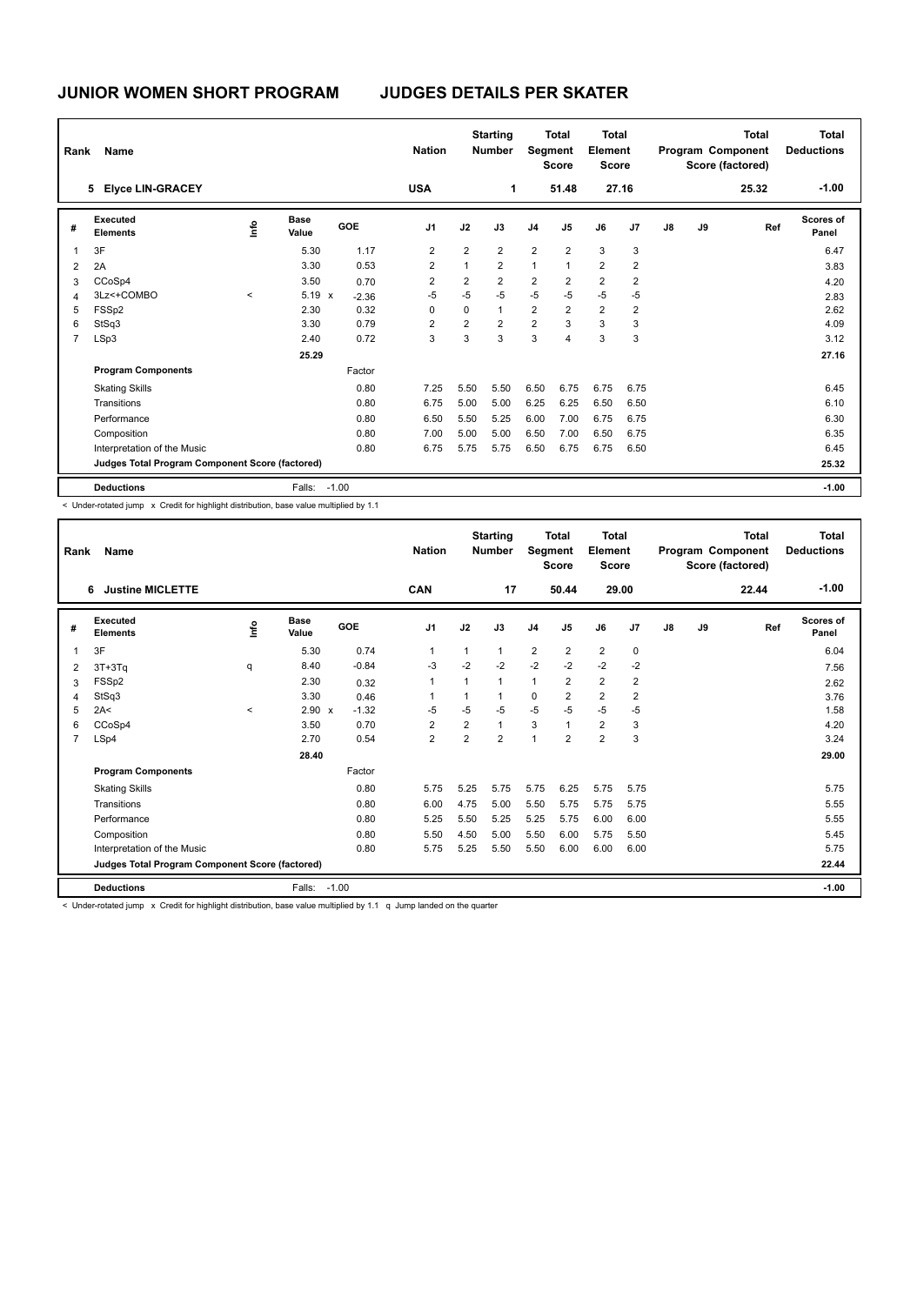# **JUNIOR WOMEN SHORT PROGRAM JUDGES DETAILS PER SKATER**

| Rank           | Name                                            |         |                      |         | <b>Nation</b>  |                | <b>Starting</b><br><b>Number</b> | Segment        | <b>Total</b><br><b>Score</b> | <b>Total</b><br>Element<br><b>Score</b> |                |    |    | <b>Total</b><br>Program Component<br>Score (factored) | <b>Total</b><br><b>Deductions</b> |
|----------------|-------------------------------------------------|---------|----------------------|---------|----------------|----------------|----------------------------------|----------------|------------------------------|-----------------------------------------|----------------|----|----|-------------------------------------------------------|-----------------------------------|
|                | 7 Lia PEREIRA                                   |         |                      |         | <b>CAN</b>     |                | 20                               |                | 48.08                        |                                         | 24.20          |    |    | 23.88                                                 | 0.00                              |
| #              | Executed<br><b>Elements</b>                     | lnfo    | <b>Base</b><br>Value | GOE     | J <sub>1</sub> | J2             | J3                               | J <sub>4</sub> | J5                           | J6                                      | J <sub>7</sub> | J8 | J9 | Ref                                                   | Scores of<br>Panel                |
| $\overline{1}$ | 2F                                              |         | 1.80                 | 0.22    | 1              | 1              | $\mathbf{1}$                     | $\overline{2}$ | $\mathbf{1}$                 | $\mathbf{1}$                            | $\overline{2}$ |    |    |                                                       | 2.02                              |
| $\overline{2}$ | $3T+3T<$                                        | $\prec$ | 7.56                 | $-0.84$ | -3             | $-1$           | $-2$                             | $-4$           | $-1$                         | $-2$                                    | $-2$           |    |    |                                                       | 6.72                              |
| 3              | CS <sub>p2</sub>                                |         | 1.80                 | 0.32    | $\overline{2}$ | $\overline{1}$ | $\overline{2}$                   | $\overline{2}$ | $\overline{2}$               | $\mathbf{1}$                            | $\overline{2}$ |    |    |                                                       | 2.12                              |
| $\overline{4}$ | StSq2                                           |         | 2.60                 | 0.47    | 2              | $\overline{2}$ | $\mathbf{1}$                     | $\mathbf{1}$   | $\overline{2}$               | $\overline{2}$                          | $\overline{2}$ |    |    |                                                       | 3.07                              |
| 5              | 2A                                              |         | $3.63 \times$        | 0.79    | $\overline{2}$ | $\overline{2}$ | $\overline{2}$                   | 3              | $\overline{2}$               | $\overline{4}$                          | 3              |    |    |                                                       | 4.42                              |
| 6              | FSSp3                                           |         | 2.60                 | 0.31    | 1              | 1              | $\mathbf{1}$                     | $\mathbf 0$    | $\overline{2}$               | $\overline{2}$                          | 1              |    |    |                                                       | 2.91                              |
| $\overline{7}$ | CCoSp3                                          |         | 3.00                 | $-0.06$ | $-1$           | 0              | $\Omega$                         | $\mathbf 0$    | $\mathbf 0$                  | $\overline{2}$                          | $-1$           |    |    |                                                       | 2.94                              |
|                |                                                 |         | 22.99                |         |                |                |                                  |                |                              |                                         |                |    |    |                                                       | 24.20                             |
|                | <b>Program Components</b>                       |         |                      | Factor  |                |                |                                  |                |                              |                                         |                |    |    |                                                       |                                   |
|                | <b>Skating Skills</b>                           |         |                      | 0.80    | 6.00           | 5.50           | 5.25                             | 6.00           | 6.50                         | 6.00                                    | 6.50           |    |    |                                                       | 6.00                              |
|                | Transitions                                     |         |                      | 0.80    | 5.75           | 5.25           | 4.75                             | 5.50           | 6.25                         | 6.00                                    | 6.25           |    |    |                                                       | 5.75                              |
|                | Performance                                     |         |                      | 0.80    | 5.75           | 5.75           | 4.75                             | 5.75           | 6.25                         | 6.25                                    | 6.50           |    |    |                                                       | 5.95                              |
|                | Composition                                     |         |                      | 0.80    | 6.00           | 5.50           | 5.00                             | 5.75           | 6.50                         | 6.50                                    | 6.75           |    |    |                                                       | 6.05                              |
|                | Interpretation of the Music                     |         |                      | 0.80    | 6.25           | 5.50           | 4.75                             | 6.00           | 6.25                         | 6.50                                    | 6.50           |    |    |                                                       | 6.10                              |
|                | Judges Total Program Component Score (factored) |         |                      |         |                |                |                                  |                |                              |                                         |                |    |    |                                                       | 23.88                             |
|                | <b>Deductions</b>                               |         |                      |         |                |                |                                  |                |                              |                                         |                |    |    |                                                       | 0.00                              |

< Under-rotated jump x Credit for highlight distribution, base value multiplied by 1.1

| Rank           | Name                                                                                                                   |         |                      |         | <b>Nation</b>  |                | <b>Starting</b><br><b>Number</b> | <b>Segment</b> | <b>Total</b><br><b>Score</b> | Total<br>Element<br><b>Score</b> |                |               |    | <b>Total</b><br>Program Component<br>Score (factored) | Total<br><b>Deductions</b> |
|----------------|------------------------------------------------------------------------------------------------------------------------|---------|----------------------|---------|----------------|----------------|----------------------------------|----------------|------------------------------|----------------------------------|----------------|---------------|----|-------------------------------------------------------|----------------------------|
|                | <b>Katie SHEN</b><br>8                                                                                                 |         |                      |         | <b>USA</b>     |                | $\overline{2}$                   |                | 47.75                        | 23.71                            |                |               |    | 24.04                                                 | 0.00                       |
| #              | Executed<br><b>Elements</b>                                                                                            | ١nfo    | <b>Base</b><br>Value | GOE     | J <sub>1</sub> | J2             | J3                               | J <sub>4</sub> | J <sub>5</sub>               | J6                               | J <sub>7</sub> | $\mathsf{J}8$ | J9 | Ref                                                   | Scores of<br>Panel         |
| $\overline{1}$ | $3T+3T<$                                                                                                               | $\prec$ | 7.56                 | $-1.68$ | $-5$           | $-2$           | $-2$                             | $-5$           | $-4$                         | $-4$                             | $-5$           |               |    |                                                       | 5.88                       |
| 2              | 2A                                                                                                                     |         | 3.30                 | 0.86    | $\mathbf{1}$   | $\overline{2}$ | $\overline{2}$                   | 3              | 3                            | 4                                | 3              |               |    |                                                       | 4.16                       |
| 3              | FSSp4                                                                                                                  |         | 3.00                 | 0.36    | 0              | $\mathbf{1}$   | $\overline{2}$                   | $\mathbf 0$    | $\overline{2}$               | 3                                | $\overline{1}$ |               |    |                                                       | 3.36                       |
| 4              | 2Fe<                                                                                                                   | <<      | 0.44 x               | $-0.20$ | $-5$           | $-5$           | $-5$                             | $-5$           | $-5$                         | $-5$                             | $-5$           |               |    |                                                       | 0.24                       |
| 5              | LSp4                                                                                                                   |         | 2.70                 | 0.81    | $\overline{2}$ | $\overline{2}$ | 3                                | $\overline{2}$ | 4                            | $\overline{\mathbf{4}}$          | 4              |               |    |                                                       | 3.51                       |
| 6              | StSq2                                                                                                                  |         | 2.60                 | 0.42    | $\overline{1}$ | 1              | $\overline{2}$                   | $\mathbf{1}$   | $\overline{2}$               | 3                                | $\overline{2}$ |               |    |                                                       | 3.02                       |
| $\overline{7}$ | CCoSp3                                                                                                                 |         | 3.00                 | 0.54    | $\overline{2}$ | $\overline{2}$ | $\overline{2}$                   | $\overline{1}$ | $\overline{2}$               | 3                                | $\overline{1}$ |               |    |                                                       | 3.54                       |
|                |                                                                                                                        |         | 22.60                |         |                |                |                                  |                |                              |                                  |                |               |    |                                                       | 23.71                      |
|                | <b>Program Components</b>                                                                                              |         |                      | Factor  |                |                |                                  |                |                              |                                  |                |               |    |                                                       |                            |
|                | <b>Skating Skills</b>                                                                                                  |         |                      | 0.80    | 6.25           | 5.50           | 6.00                             | 5.75           | 6.00                         | 6.75                             | 6.25           |               |    |                                                       | 6.05                       |
|                | Transitions                                                                                                            |         |                      | 0.80    | 6.00           | 5.00           | 5.25                             | 5.25           | 5.75                         | 6.25                             | 6.25           |               |    |                                                       | 5.70                       |
|                | Performance                                                                                                            |         |                      | 0.80    | 6.00           | 5.50           | 6.25                             | 5.00           | 6.25                         | 7.00                             | 6.75           |               |    |                                                       | 6.15                       |
|                | Composition                                                                                                            |         |                      | 0.80    | 6.25           | 5.25           | 5.75                             | 5.50           | 6.50                         | 6.75                             | 6.25           |               |    |                                                       | 6.05                       |
|                | Interpretation of the Music                                                                                            |         |                      | 0.80    | 6.00           | 5.50           | 5.75                             | 5.75           | 6.25                         | 6.75                             | 6.75           |               |    |                                                       | 6.10                       |
|                | Judges Total Program Component Score (factored)                                                                        |         |                      |         |                |                |                                  |                |                              |                                  |                |               |    |                                                       | 24.04                      |
|                | <b>Deductions</b>                                                                                                      |         |                      |         |                |                |                                  |                |                              |                                  |                |               |    |                                                       | 0.00                       |
|                | < Under-rotated jump << Downgraded jump x Credit for highlight distribution, base value multiplied by 1.1 e Wrong edge |         |                      |         |                |                |                                  |                |                              |                                  |                |               |    |                                                       |                            |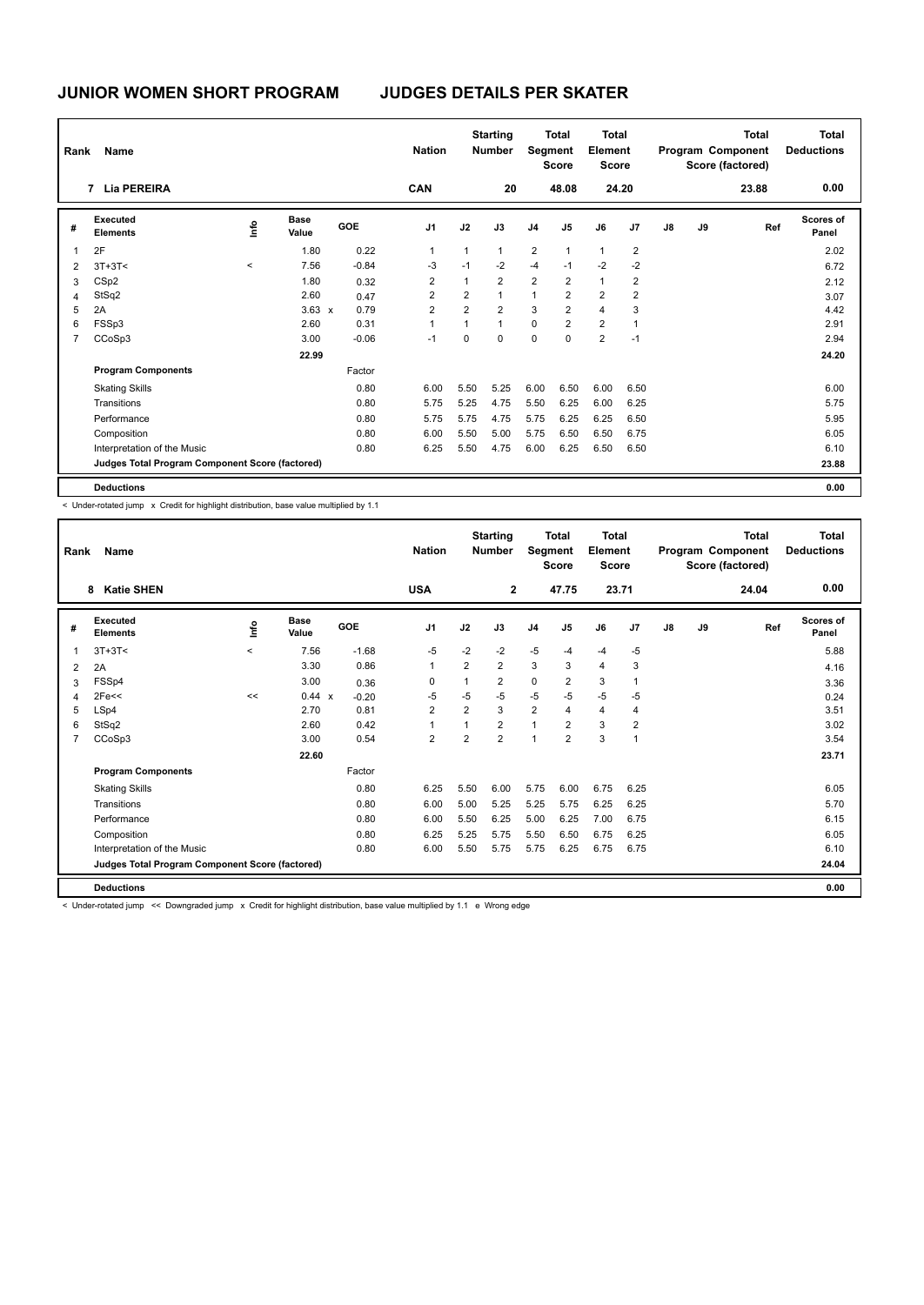| Rank           | Name                                            |      |                      |        | <b>Nation</b>  |              | <b>Starting</b><br><b>Number</b> |                | <b>Total</b><br>Segment<br><b>Score</b> | <b>Total</b><br>Element<br><b>Score</b> |                |               |    | <b>Total</b><br>Program Component<br>Score (factored) | <b>Total</b><br><b>Deductions</b> |
|----------------|-------------------------------------------------|------|----------------------|--------|----------------|--------------|----------------------------------|----------------|-----------------------------------------|-----------------------------------------|----------------|---------------|----|-------------------------------------------------------|-----------------------------------|
|                | Dani LOONSTRA<br>9                              |      |                      |        | <b>NED</b>     |              | 11                               |                | 47.23                                   |                                         | 25.95          |               |    | 21.28                                                 | 0.00                              |
| #              | Executed<br><b>Elements</b>                     | ١mfo | <b>Base</b><br>Value | GOE    | J <sub>1</sub> | J2           | J3                               | J <sub>4</sub> | J5                                      | J6                                      | J7             | $\mathsf{J}8$ | J9 | Ref                                                   | <b>Scores of</b><br>Panel         |
| 1              | $2Lz+2T$                                        |      | 3.40                 | 0.17   | 0              | $\mathbf{1}$ | $\overline{1}$                   | $\mathbf 0$    | $\mathbf{1}$                            | $\overline{2}$                          | $\mathbf{1}$   |               |    |                                                       | 3.57                              |
| 2              | 3F                                              |      | 5.30                 | 0.74   | 1              | 1            | $\overline{1}$                   | $\overline{2}$ | $\mathbf{1}$                            | $\overline{2}$                          | $\overline{2}$ |               |    |                                                       | 6.04                              |
| 3              | LSp4                                            |      | 2.70                 | 0.27   | $\mathbf{1}$   | 1            | $\overline{1}$                   | $\mathbf{1}$   | 1                                       | $\overline{1}$                          |                |               |    |                                                       | 2.97                              |
| $\overline{4}$ | StSq2                                           |      | 2.60                 | 0.31   |                | 1            | $\overline{1}$                   | $\mathbf{1}$   | $\overline{2}$                          | $\overline{2}$                          | $\mathbf 1$    |               |    |                                                       | 2.91                              |
| 5              | FSSp3                                           |      | 2.60                 | 0.21   | 0              | $\mathbf{1}$ | $\mathbf 0$                      | $\mathbf 0$    | $\overline{2}$                          | $\overline{2}$                          | $\mathbf 1$    |               |    |                                                       | 2.81                              |
| 6              | 2A                                              |      | $3.63 \times$        | 0.66   | $\overline{2}$ | 1            | $\overline{2}$                   | $\overline{2}$ | $\overline{2}$                          | 3                                       | $\overline{2}$ |               |    |                                                       | 4.29                              |
| $\overline{7}$ | CCoSp3                                          |      | 3.00                 | 0.36   | $\overline{1}$ | 2            | $\overline{1}$                   | $\overline{1}$ | $\overline{1}$                          | $\overline{1}$                          | $\overline{2}$ |               |    |                                                       | 3.36                              |
|                |                                                 |      | 23.23                |        |                |              |                                  |                |                                         |                                         |                |               |    |                                                       | 25.95                             |
|                | <b>Program Components</b>                       |      |                      | Factor |                |              |                                  |                |                                         |                                         |                |               |    |                                                       |                                   |
|                | <b>Skating Skills</b>                           |      |                      | 0.80   | 5.00           | 5.00         | 4.50                             | 6.00           | 6.00                                    | 5.50                                    | 5.50           |               |    |                                                       | 5.40                              |
|                | Transitions                                     |      |                      | 0.80   | 5.00           | 4.50         | 4.25                             | 5.75           | 5.25                                    | 5.25                                    | 5.25           |               |    |                                                       | 5.05                              |
|                | Performance                                     |      |                      | 0.80   | 5.50           | 5.25         | 4.75                             | 5.75           | 5.50                                    | 5.50                                    | 5.75           |               |    |                                                       | 5.50                              |
|                | Composition                                     |      |                      | 0.80   | 5.25           | 4.75         | 4.50                             | 5.50           | 5.75                                    | 5.50                                    | 5.50           |               |    |                                                       | 5.30                              |
|                | Interpretation of the Music                     |      |                      | 0.80   | 5.25           | 5.00         | 4.75                             | 5.75           | 5.50                                    | 5.50                                    | 5.50           |               |    |                                                       | 5.35                              |
|                | Judges Total Program Component Score (factored) |      |                      |        |                |              |                                  |                |                                         |                                         |                |               |    |                                                       | 21.28                             |
|                | <b>Deductions</b>                               |      |                      |        |                |              |                                  |                |                                         |                                         |                |               |    |                                                       | 0.00                              |

x Credit for highlight distribution, base value multiplied by 1.1

| Rank           | Name                                                                                                                                                    |          |                      |         | <b>Nation</b>  |                | <b>Starting</b><br><b>Number</b> | Segment        | <b>Total</b><br><b>Score</b> | <b>Total</b><br>Element<br><b>Score</b> |                |               |    | <b>Total</b><br>Program Component<br>Score (factored) | Total<br><b>Deductions</b> |
|----------------|---------------------------------------------------------------------------------------------------------------------------------------------------------|----------|----------------------|---------|----------------|----------------|----------------------------------|----------------|------------------------------|-----------------------------------------|----------------|---------------|----|-------------------------------------------------------|----------------------------|
| 10             | Olesya RAY                                                                                                                                              |          |                      |         | <b>GER</b>     |                | 5                                |                | 43.78                        |                                         | 23.02          |               |    | 20.76                                                 | 0.00                       |
| #              | Executed<br><b>Elements</b>                                                                                                                             | ۴ů       | <b>Base</b><br>Value | GOE     | J <sub>1</sub> | J2             | J3                               | J <sub>4</sub> | J <sub>5</sub>               | J6                                      | J <sub>7</sub> | $\mathsf{J}8$ | J9 | Ref                                                   | <b>Scores of</b><br>Panel  |
| $\overline{1}$ | $3Tq+3T<$                                                                                                                                               | $\hat{}$ | 7.56                 | $-1.34$ | $-4$           | -4             | $-2$                             | $-1$           | $-4$                         | $-2$                                    | $-4$           |               |    |                                                       | 6.22                       |
| $\overline{2}$ | $3F$ $<<$                                                                                                                                               | <<       | 1.80                 | $-0.90$ | $-5$           | $-5$           | -4                               | $-5$           | $-5$                         | $-5$                                    | $-5$           |               |    |                                                       | 0.90                       |
| 3              | FSSp3                                                                                                                                                   |          | 2.60                 | 0.47    | $\overline{1}$ | $\overline{2}$ | 2                                | $\overline{2}$ | $\mathbf 0$                  | $\overline{2}$                          | $\overline{2}$ |               |    |                                                       | 3.07                       |
| $\overline{4}$ | 2A                                                                                                                                                      |          | $3.63 \times$        | 0.73    | $\overline{2}$ | $\overline{2}$ | 3                                | $\overline{2}$ | $\mathbf{1}$                 | 3                                       | $\overline{2}$ |               |    |                                                       | 4.36                       |
| 5              | LSp1                                                                                                                                                    |          | 1.50                 | $-0.09$ | $-1$           | $\Omega$       | $\overline{1}$                   | $\mathbf 0$    | $-1$                         | $-1$                                    | $-1$           |               |    |                                                       | 1.41                       |
| 6              | StSq2                                                                                                                                                   |          | 2.60                 | 0.26    | $\overline{1}$ | $\mathbf{1}$   | $\mathbf{1}$                     | 1              | $\mathbf 0$                  | $\mathbf{1}$                            | $\overline{2}$ |               |    |                                                       | 2.86                       |
| $\overline{7}$ | CCoSp4                                                                                                                                                  |          | 3.50                 | 0.70    | $\overline{2}$ | $\overline{2}$ | $\overline{2}$                   | $\overline{2}$ | $\overline{2}$               | $\overline{2}$                          | 3              |               |    |                                                       | 4.20                       |
|                |                                                                                                                                                         |          | 23.19                |         |                |                |                                  |                |                              |                                         |                |               |    |                                                       | 23.02                      |
|                | <b>Program Components</b>                                                                                                                               |          |                      | Factor  |                |                |                                  |                |                              |                                         |                |               |    |                                                       |                            |
|                | <b>Skating Skills</b>                                                                                                                                   |          |                      | 0.80    | 5.50           | 5.25           | 5.25                             | 5.50           | 4.50                         | 5.50                                    | 5.75           |               |    |                                                       | 5.40                       |
|                | Transitions                                                                                                                                             |          |                      | 0.80    | 4.75           | 4.75           | 5.00                             | 5.00           | 4.00                         | 5.00                                    | 5.75           |               |    |                                                       | 4.90                       |
|                | Performance                                                                                                                                             |          |                      | 0.80    | 5.50           | 5.00           | 5.50                             | 5.25           | 4.25                         | 5.50                                    | 6.00           |               |    |                                                       | 5.35                       |
|                | Composition                                                                                                                                             |          |                      | 0.80    | 5.00           | 4.50           | 5.75                             | 5.00           | 4.25                         | 5.25                                    | 5.75           |               |    |                                                       | 5.10                       |
|                | Interpretation of the Music                                                                                                                             |          |                      | 0.80    | 5.00           | 5.00           | 5.50                             | 5.25           | 4.00                         | 5.25                                    | 5.50           |               |    |                                                       | 5.20                       |
|                | Judges Total Program Component Score (factored)                                                                                                         |          |                      |         |                |                |                                  |                |                              |                                         |                |               |    |                                                       | 20.76                      |
|                | <b>Deductions</b>                                                                                                                                       |          |                      |         |                |                |                                  |                |                              |                                         |                |               |    |                                                       | 0.00                       |
|                | < Under-rotated jump << Downgraded jump x Credit for highlight distribution, base value multiplied by 1.1 ! Not clear edge q Jump landed on the quarter |          |                      |         |                |                |                                  |                |                              |                                         |                |               |    |                                                       |                            |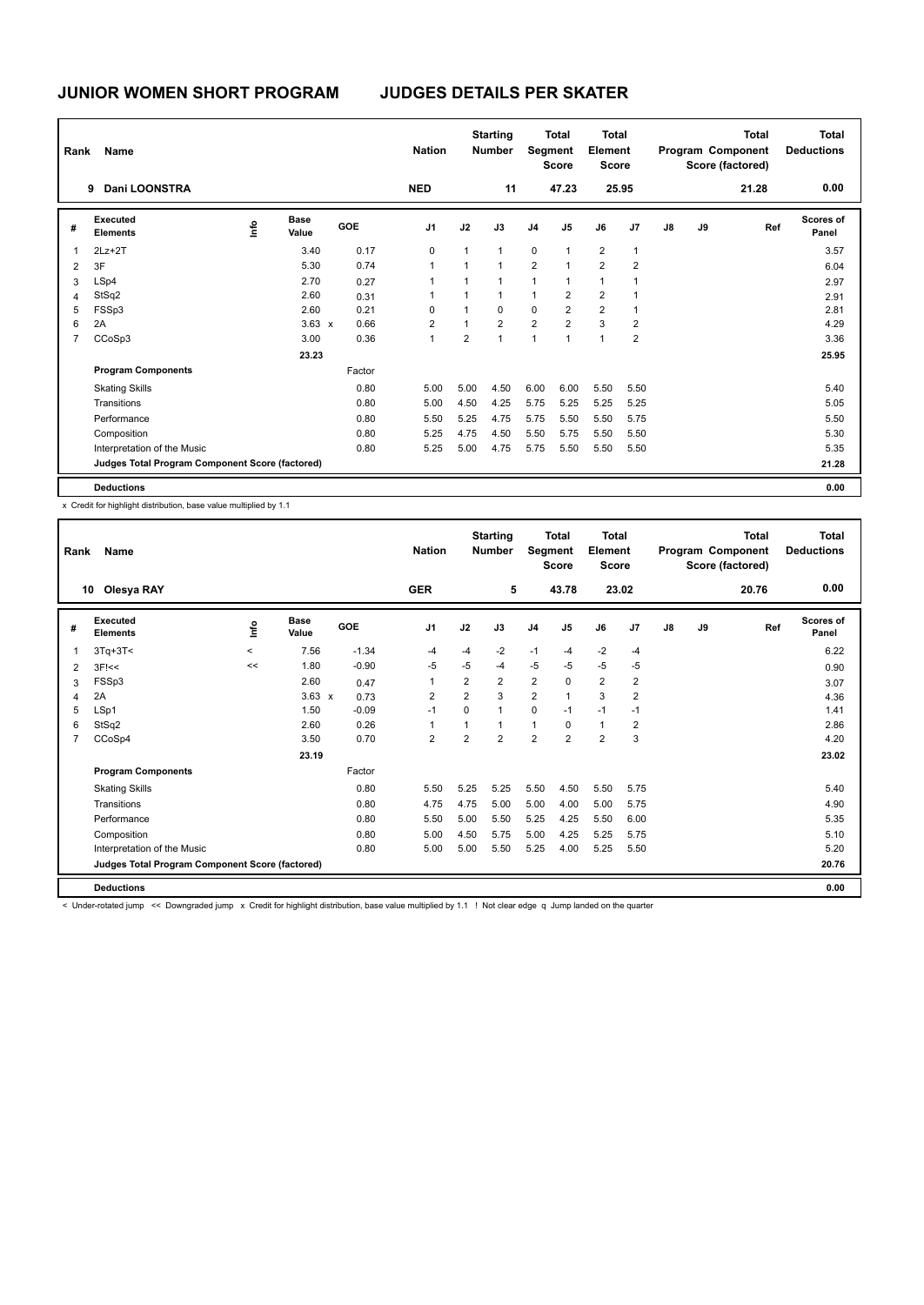| Rank           | Name                                            |       |                      |            | <b>Nation</b>  |                | <b>Starting</b><br><b>Number</b> | Segment        | <b>Total</b><br><b>Score</b> | <b>Total</b><br>Element<br><b>Score</b> |                |    |    | <b>Total</b><br>Program Component<br>Score (factored) | Total<br><b>Deductions</b> |
|----------------|-------------------------------------------------|-------|----------------------|------------|----------------|----------------|----------------------------------|----------------|------------------------------|-----------------------------------------|----------------|----|----|-------------------------------------------------------|----------------------------|
| 11             | Elina PLÜSS                                     |       |                      |            | SUI            |                | 12                               |                | 43.57                        |                                         | 24.13          |    |    | 20.44                                                 | $-1.00$                    |
| #              | Executed<br><b>Elements</b>                     | lnfo  | <b>Base</b><br>Value | <b>GOE</b> | J <sub>1</sub> | J2             | J3                               | J <sub>4</sub> | J5                           | J6                                      | J <sub>7</sub> | J8 | J9 | Ref                                                   | <b>Scores of</b><br>Panel  |
| $\overline{1}$ | 3F                                              |       | 5.30                 | 0.64       | 1              | 1              | $\mathbf{1}$                     | $\mathbf{1}$   | $\overline{1}$               | $\overline{2}$                          | $\overline{2}$ |    |    |                                                       | 5.94                       |
| $\overline{2}$ | 3Lz<+COMBO                                      | $\,<$ | 4.72                 | $-2.36$    | $-5$           | $-5$           | $-5$                             | $-5$           | $-5$                         | $-5$                                    | $-5$           |    |    |                                                       | 2.36                       |
| 3              | CSp4                                            |       | 2.60                 | $-0.05$    | 1              | 0              | 0                                | $-1$           | $-2$                         | $\mathbf 0$                             | $\mathbf 0$    |    |    |                                                       | 2.55                       |
| 4              | 2A                                              |       | $3.63 \times$        | 0.66       | $\overline{2}$ | $\overline{2}$ | $\overline{2}$                   | $\overline{2}$ | $\overline{2}$               | $\overline{2}$                          | 2              |    |    |                                                       | 4.29                       |
| 5              | StSq3                                           |       | 3.30                 | 0.40       | $\Omega$       | $\Omega$       | $\overline{2}$                   | $\Omega$       | $\overline{2}$               | $\overline{2}$                          | $\overline{2}$ |    |    |                                                       | 3.70                       |
| 6              | FSSp3                                           |       | 2.60                 | 0.21       | 1              | 1              | $\overline{2}$                   | $\mathbf{1}$   | $-2$                         | $\mathbf 0$                             | 1              |    |    |                                                       | 2.81                       |
| $\overline{7}$ | CCoSp3V                                         |       | 2.25                 | 0.23       | 1              | 1              | $\overline{1}$                   | $\Omega$       | $\overline{1}$               | $\mathbf{1}$                            | $\mathbf 1$    |    |    |                                                       | 2.48                       |
|                |                                                 |       | 24.40                |            |                |                |                                  |                |                              |                                         |                |    |    |                                                       | 24.13                      |
|                | <b>Program Components</b>                       |       |                      | Factor     |                |                |                                  |                |                              |                                         |                |    |    |                                                       |                            |
|                | <b>Skating Skills</b>                           |       |                      | 0.80       | 5.25           | 5.00           | 5.25                             | 5.50           | 5.50                         | 5.25                                    | 5.50           |    |    |                                                       | 5.35                       |
|                | Transitions                                     |       |                      | 0.80       | 5.25           | 4.75           | 4.75                             | 5.00           | 4.75                         | 5.00                                    | 5.75           |    |    |                                                       | 4.95                       |
|                | Performance                                     |       |                      | 0.80       | 4.75           | 5.00           | 5.00                             | 5.00           | 5.25                         | 5.50                                    | 5.50           |    |    |                                                       | 5.15                       |
|                | Composition                                     |       |                      | 0.80       | 5.00           | 4.75           | 5.25                             | 4.75           | 5.25                         | 5.00                                    | 5.75           |    |    |                                                       | 5.05                       |
|                | Interpretation of the Music                     |       |                      | 0.80       | 4.50           | 4.75           | 5.25                             | 4.75           | 5.00                         | 5.50                                    | 5.50           |    |    |                                                       | 5.05                       |
|                | Judges Total Program Component Score (factored) |       |                      |            |                |                |                                  |                |                              |                                         |                |    |    |                                                       | 20.44                      |
|                | <b>Deductions</b>                               |       | Falls:               | $-1.00$    |                |                |                                  |                |                              |                                         |                |    |    |                                                       | $-1.00$                    |

< Under-rotated jump x Credit for highlight distribution, base value multiplied by 1.1

| Rank           | Name                                            |    |                      |         | <b>Nation</b>  |          | <b>Starting</b><br><b>Number</b> | Segment        | <b>Total</b><br><b>Score</b> | Total<br>Element<br><b>Score</b> |                |               |    | <b>Total</b><br>Program Component<br>Score (factored) | Total<br><b>Deductions</b> |
|----------------|-------------------------------------------------|----|----------------------|---------|----------------|----------|----------------------------------|----------------|------------------------------|----------------------------------|----------------|---------------|----|-------------------------------------------------------|----------------------------|
|                | <b>Mia RISA GOMEZ</b><br>12                     |    |                      |         | <b>NOR</b>     |          | 22                               |                | 40.94                        |                                  | 23.02          |               |    | 18.92                                                 | $-1.00$                    |
| #              | Executed<br><b>Elements</b>                     | ۴ů | <b>Base</b><br>Value | GOE     | J <sub>1</sub> | J2       | J3                               | J <sub>4</sub> | J <sub>5</sub>               | J6                               | J7             | $\mathsf{J}8$ | J9 | Ref                                                   | Scores of<br>Panel         |
| 1              | $3T+2T$                                         |    | 5.50                 | 0.50    | 1              | 1        | $\overline{2}$                   | $\mathbf{1}$   | $\mathbf{1}$                 | $\mathbf{1}$                     | $\overline{2}$ |               |    |                                                       | 6.00                       |
| 2              | 3Fq                                             | q  | 5.30                 | $-2.65$ | -5             | $-5$     | $-5$                             | $-5$           | $-5$                         | $-5$                             | $-5$           |               |    |                                                       | 2.65                       |
| 3              | FSSp4                                           |    | 3.00                 | 0.06    | 0              | $\Omega$ | $\mathbf{1}$                     | $\mathbf{1}$   | 0                            | $\mathbf 0$                      | 0              |               |    |                                                       | 3.06                       |
| 4              | CCoSp2                                          |    | 2.50                 | 0.15    | 0              |          | $\mathbf{1}$                     | $\mathbf 0$    | $\overline{1}$               | $\mathbf 0$                      |                |               |    |                                                       | 2.65                       |
| 5              | StSq1                                           |    | 1.80                 | 0.14    | $\Omega$       |          | 1                                | $-1$           | 1                            | $\mathbf{1}$                     | -1             |               |    |                                                       | 1.94                       |
| 6              | 2A                                              |    | $3.63 \times$        | 0.59    | $\overline{1}$ |          | $\overline{2}$                   | $\overline{2}$ | $\overline{2}$               | $\overline{2}$                   | $\overline{2}$ |               |    |                                                       | 4.22                       |
| $\overline{7}$ | LSp3                                            |    | 2.40                 | 0.10    | 0              | $\Omega$ | $\mathbf{1}$                     | $\mathbf{1}$   | $\mathbf 0$                  | $\mathbf 0$                      | $\overline{1}$ |               |    |                                                       | 2.50                       |
|                |                                                 |    | 24.13                |         |                |          |                                  |                |                              |                                  |                |               |    |                                                       | 23.02                      |
|                | <b>Program Components</b>                       |    |                      | Factor  |                |          |                                  |                |                              |                                  |                |               |    |                                                       |                            |
|                | <b>Skating Skills</b>                           |    |                      | 0.80    | 4.75           | 4.75     | 4.75                             | 4.50           | 5.50                         | 5.00                             | 5.25           |               |    |                                                       | 4.90                       |
|                | Transitions                                     |    |                      | 0.80    | 4.50           | 4.25     | 4.50                             | 4.00           | 5.00                         | 5.00                             | 5.00           |               |    |                                                       | 4.65                       |
|                | Performance                                     |    |                      | 0.80    | 4.75           | 4.50     | 4.75                             | 4.25           | 5.00                         | 5.25                             | 5.00           |               |    |                                                       | 4.80                       |
|                | Composition                                     |    |                      | 0.80    | 4.75           | 4.00     | 4.25                             | 4.00           | 5.25                         | 5.25                             | 4.75           |               |    |                                                       | 4.60                       |
|                | Interpretation of the Music                     |    |                      | 0.80    | 4.75           | 4.75     | 4.25                             | 4.00           | 5.00                         | 5.50                             | 4.75           |               |    |                                                       | 4.70                       |
|                | Judges Total Program Component Score (factored) |    |                      |         |                |          |                                  |                |                              |                                  |                |               |    |                                                       | 18.92                      |
|                | <b>Deductions</b>                               |    | Falls: -1.00         |         |                |          |                                  |                |                              |                                  |                |               |    |                                                       | $-1.00$                    |
|                | <b>A PLATTLE LETTER OF A 2012 RM</b>            |    |                      |         |                |          |                                  |                |                              |                                  |                |               |    |                                                       |                            |

x Credit for highlight distribution, base value multiplied by 1.1 q Jump landed on the quarter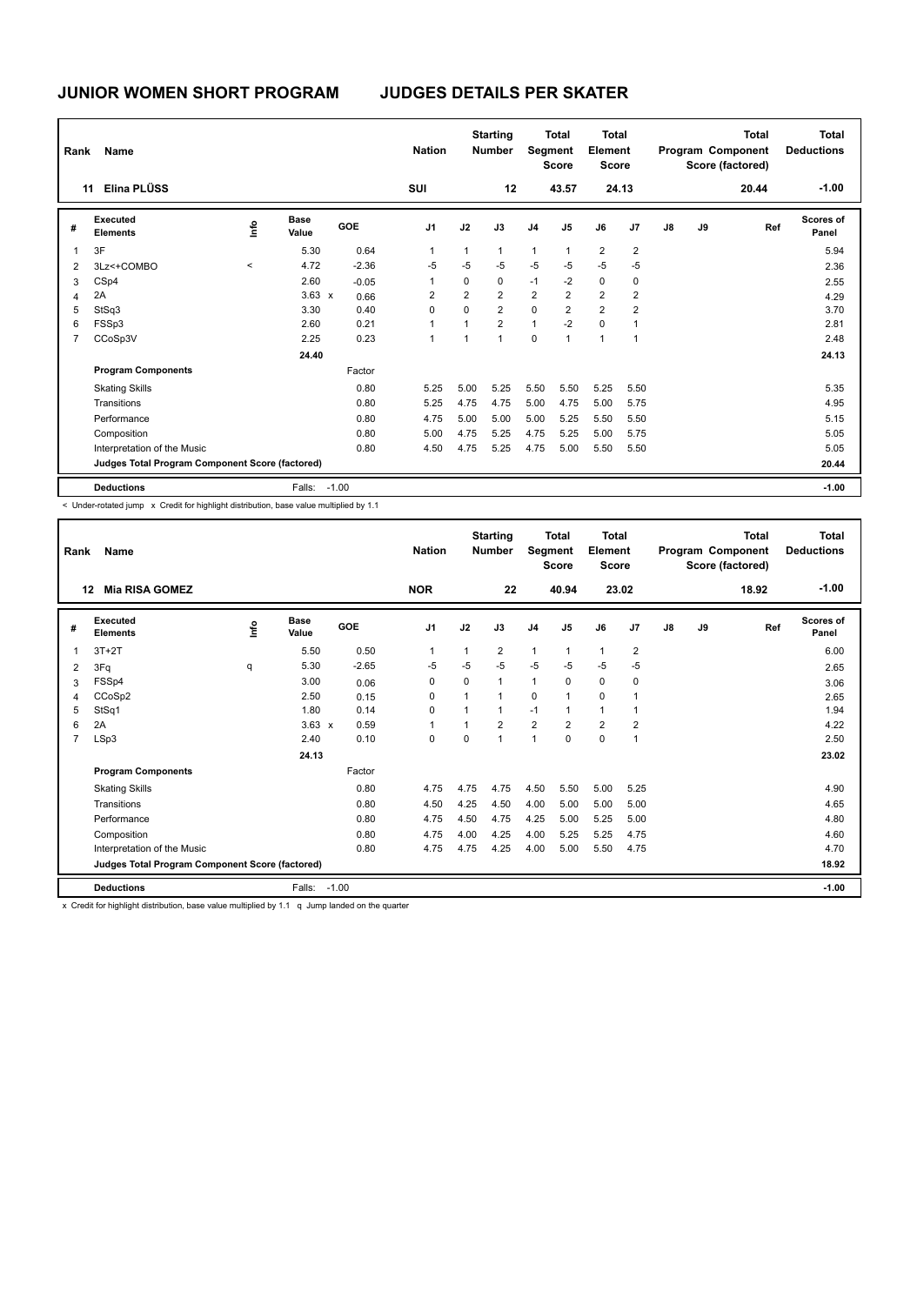| Rank | Name                                            |         |                      |            | <b>Nation</b>  |                | <b>Starting</b><br><b>Number</b> | Segment        | <b>Total</b><br><b>Score</b> | Total<br>Element<br><b>Score</b> |                |    |    | <b>Total</b><br>Program Component<br>Score (factored) | <b>Total</b><br><b>Deductions</b> |
|------|-------------------------------------------------|---------|----------------------|------------|----------------|----------------|----------------------------------|----------------|------------------------------|----------------------------------|----------------|----|----|-------------------------------------------------------|-----------------------------------|
|      | Ina JUNGMANN<br>13                              |         |                      |            | <b>GER</b>     |                | 16                               |                | 38.60                        |                                  | 18.16          |    |    | 20.44                                                 | 0.00                              |
| #    | Executed<br><b>Elements</b>                     | ١f      | <b>Base</b><br>Value | <b>GOE</b> | J <sub>1</sub> | J2             | J3                               | J <sub>4</sub> | J <sub>5</sub>               | J6                               | J <sub>7</sub> | J8 | J9 | Ref                                                   | <b>Scores of</b><br>Panel         |
| 1    | 2A<                                             | $\prec$ | 2.64                 | $-0.85$    | $-4$           | $-2$           | $-2$                             | $-3$           | $-4$                         | $-4$                             | $-3$           |    |    |                                                       | 1.79                              |
| 2    | 3T<+COMBO+2T<*                                  | $\star$ | 3.36                 | $-1.68$    | $-5$           | -5             | $-5$                             | $-5$           | $-5$                         | $-4$                             | -5             |    |    |                                                       | 1.68                              |
| 3    | FSSp3                                           |         | 2.60                 | 0.26       | 0              | $\mathbf{1}$   | $\mathbf{1}$                     | $\mathbf{1}$   | $\overline{1}$               | $\mathbf{1}$                     | 1              |    |    |                                                       | 2.86                              |
| 4    | 2F!                                             |         | 1.98 x               | $-0.07$    | $-1$           | $-1$           | $\mathbf 0$                      | $-1$           | $\overline{1}$               | $\mathbf 0$                      | $\mathbf 0$    |    |    |                                                       | 1.91                              |
| 5    | StSq2                                           |         | 2.60                 | 0.52       | 2              | $\overline{2}$ | 3                                | $\mathbf{1}$   | $\overline{2}$               | $\overline{2}$                   | $\overline{2}$ |    |    |                                                       | 3.12                              |
| 6    | LSp4                                            |         | 2.70                 | 0.11       | 0              | 1              | $\mathbf{1}$                     | 0              | 1                            | 0                                | 0              |    |    |                                                       | 2.81                              |
|      | CCoSp4                                          |         | 3.50                 | 0.49       | $\overline{1}$ | 1              | $\overline{1}$                   | $\overline{2}$ | 1                            | $\overline{2}$                   | 2              |    |    |                                                       | 3.99                              |
|      |                                                 |         | 19.38                |            |                |                |                                  |                |                              |                                  |                |    |    |                                                       | 18.16                             |
|      | <b>Program Components</b>                       |         |                      | Factor     |                |                |                                  |                |                              |                                  |                |    |    |                                                       |                                   |
|      | <b>Skating Skills</b>                           |         |                      | 0.80       | 5.25           | 5.25           | 5.25                             | 4.75           | 5.00                         | 5.50                             | 5.50           |    |    |                                                       | 5.25                              |
|      | Transitions                                     |         |                      | 0.80       | 5.00           | 4.50           | 5.00                             | 4.25           | 4.75                         | 5.00                             | 5.25           |    |    |                                                       | 4.85                              |
|      | Performance                                     |         |                      | 0.80       | 5.00           | 5.25           | 4.75                             | 4.00           | 4.75                         | 5.50                             | 5.25           |    |    |                                                       | 5.00                              |
|      | Composition                                     |         |                      | 0.80       | 5.25           | 5.00           | 5.25                             | 4.25           | 5.00                         | 5.50                             | 5.25           |    |    |                                                       | 5.15                              |
|      | Interpretation of the Music                     |         |                      | 0.80       | 5.50           | 5.50           | 5.25                             | 4.25           | 5.00                         | 5.50                             | 5.25           |    |    |                                                       | 5.30                              |
|      | Judges Total Program Component Score (factored) |         |                      |            |                |                |                                  |                |                              |                                  |                |    |    |                                                       | 20.44                             |
|      | <b>Deductions</b>                               |         |                      |            |                |                |                                  |                |                              |                                  |                |    |    |                                                       | 0.00                              |

< Under-rotated jump \* Invalid element x Credit for highlight distribution, base value multiplied by 1.1 ! Not clear edge

| Rank           | <b>Name</b>                                     |         |               |            | <b>Nation</b>  |                | <b>Starting</b><br><b>Number</b> | Segment        | <b>Total</b><br><b>Score</b> | <b>Total</b><br>Element<br><b>Score</b> |                |               |    | <b>Total</b><br>Program Component<br>Score (factored) | <b>Total</b><br><b>Deductions</b> |
|----------------|-------------------------------------------------|---------|---------------|------------|----------------|----------------|----------------------------------|----------------|------------------------------|-----------------------------------------|----------------|---------------|----|-------------------------------------------------------|-----------------------------------|
|                | <b>Julia VAN DIJK</b><br>14                     |         |               |            | <b>NED</b>     |                | 10                               |                | 38.15                        |                                         | 19.91          |               |    | 20.24                                                 | $-2.00$                           |
| #              | Executed<br><b>Elements</b>                     | ۴ů      | Base<br>Value | <b>GOE</b> | J <sub>1</sub> | J2             | J3                               | J <sub>4</sub> | J5                           | J6                                      | J7             | $\mathsf{J}8$ | J9 | Ref                                                   | Scores of<br>Panel                |
| $\overline{1}$ | $3Lzq+2T$                                       | q       | 7.20          | $-0.47$    | $-2$           | $-1$           | $-1$                             | $-2$           | $\mathbf{1}$                 | $\mathbf{1}$                            | $-1$           |               |    |                                                       | 6.73                              |
| $\overline{2}$ | 3F<                                             | $\prec$ | 4.24          | $-2.12$    | $-5$           | $-5$           | $-5$                             | $-5$           | $-5$                         | $-5$                                    | $-5$           |               |    |                                                       | 2.12                              |
| 3              | FSSp                                            |         | 0.00          | 0.00       |                |                |                                  |                |                              | $\blacksquare$                          |                |               |    |                                                       | 0.00                              |
| $\overline{4}$ | 2A                                              |         | $3.63 \times$ | $-1.65$    | $-5$           | $-5$           | $-5$                             | $-5$           | $-5$                         | $-5$                                    | $-5$           |               |    |                                                       | 1.98                              |
| 5              | LSp4                                            |         | 2.70          | 0.38       | $\overline{2}$ | $\mathbf{1}$   | $\mathbf 0$                      | $\mathbf{1}$   | $\overline{2}$               | $\overline{2}$                          | 1              |               |    |                                                       | 3.08                              |
| 6              | CCoSp3                                          |         | 3.00          | 0.30       | $\Omega$       | $\overline{1}$ | $\Omega$                         | $\overline{2}$ | $\overline{1}$               | $\mathbf{1}$                            | $\overline{2}$ |               |    |                                                       | 3.30                              |
| $\overline{7}$ | StSq2                                           |         | 2.60          | 0.10       | $\overline{1}$ | $\Omega$       | $-2$                             | $-1$           | $\Omega$                     | $\overline{2}$                          | $\overline{2}$ |               |    |                                                       | 2.70                              |
|                |                                                 |         | 23.37         |            |                |                |                                  |                |                              |                                         |                |               |    |                                                       | 19.91                             |
|                | <b>Program Components</b>                       |         |               | Factor     |                |                |                                  |                |                              |                                         |                |               |    |                                                       |                                   |
|                | <b>Skating Skills</b>                           |         |               | 0.80       | 5.75           | 5.00           | 4.50                             | 5.50           | 5.25                         | 5.75                                    | 5.75           |               |    |                                                       | 5.45                              |
|                | Transitions                                     |         |               | 0.80       | 4.75           | 4.50           | 4.25                             | 5.00           | 4.75                         | 5.00                                    | 5.50           |               |    |                                                       | 4.80                              |
|                | Performance                                     |         |               | 0.80       | 4.25           | 4.75           | 4.50                             | 4.75           | 4.75                         | 5.25                                    | 5.25           |               |    |                                                       | 4.80                              |
|                | Composition                                     |         |               | 0.80       | 5.50           | 4.50           | 4.25                             | 5.25           | 5.25                         | 5.50                                    | 6.00           |               |    |                                                       | 5.20                              |
|                | Interpretation of the Music                     |         |               | 0.80       | 5.00           | 4.75           | 4.00                             | 5.00           | 5.00                         | 5.50                                    | 6.00           |               |    |                                                       | 5.05                              |
|                | Judges Total Program Component Score (factored) |         |               |            |                |                |                                  |                |                              |                                         |                |               |    |                                                       | 20.24                             |
|                | <b>Deductions</b>                               |         | Falls:        | $-2.00$    |                |                |                                  |                |                              |                                         |                |               |    |                                                       | $-2.00$                           |
|                | .<br>$\sim$                                     |         |               |            |                |                |                                  |                |                              |                                         |                |               |    |                                                       |                                   |

< Under-rotated jump x Credit for highlight distribution, base value multiplied by 1.1 q Jump landed on the quarter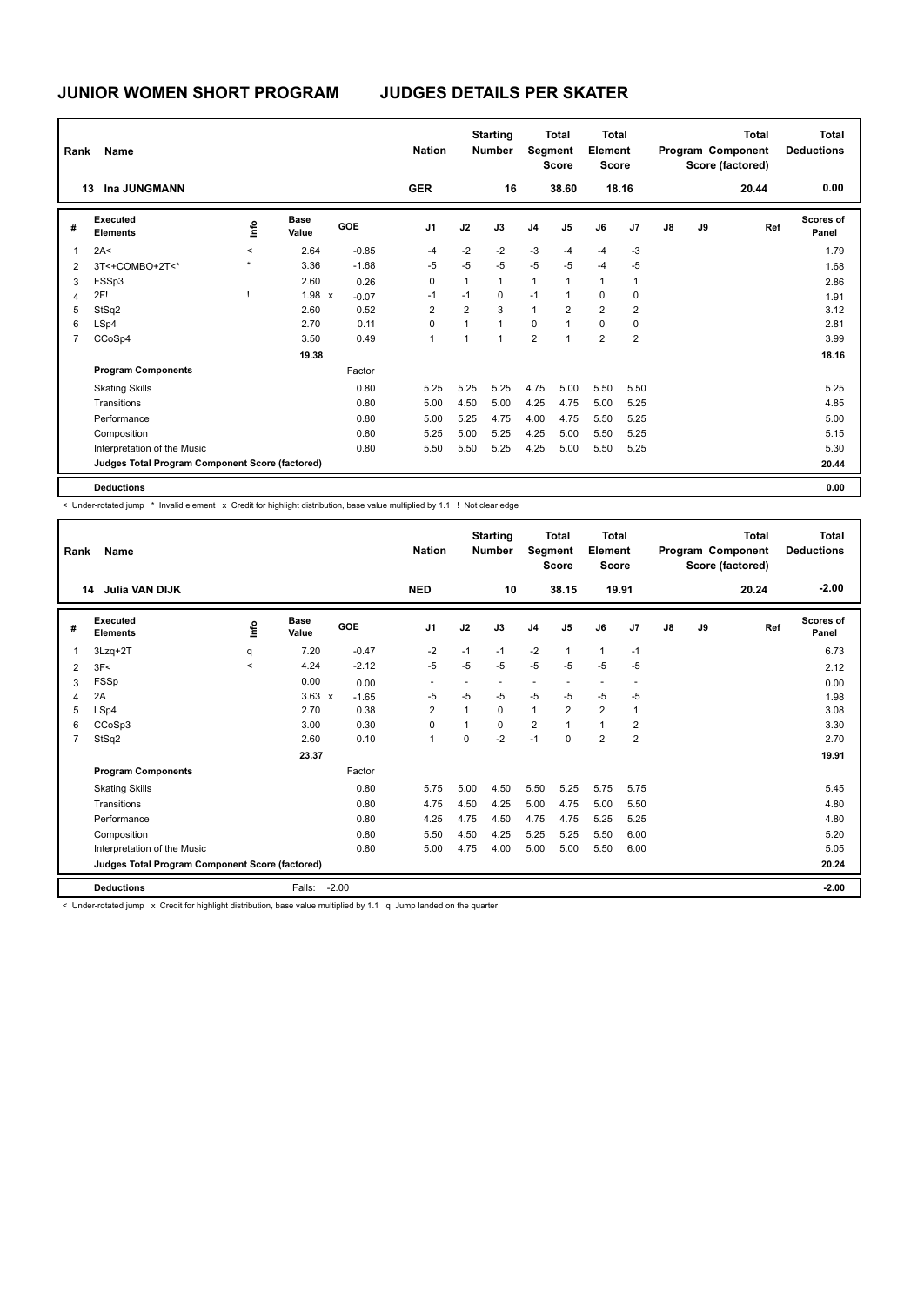| Rank           | Name                                            |          |                      |            | <b>Nation</b>  |      | <b>Starting</b><br><b>Number</b> |                | <b>Total</b><br>Segment<br><b>Score</b> | Total<br>Element<br><b>Score</b> |                |               |    | <b>Total</b><br>Program Component<br>Score (factored) | <b>Total</b><br><b>Deductions</b> |
|----------------|-------------------------------------------------|----------|----------------------|------------|----------------|------|----------------------------------|----------------|-----------------------------------------|----------------------------------|----------------|---------------|----|-------------------------------------------------------|-----------------------------------|
|                | Anna Deniz OZDEMIR<br>15                        |          |                      |            | <b>TUR</b>     |      | 3                                |                | 37.36                                   |                                  | 18.88          |               |    | 18.48                                                 | 0.00                              |
| #              | Executed<br><b>Elements</b>                     | ١m       | <b>Base</b><br>Value | <b>GOE</b> | J <sub>1</sub> | J2   | J3                               | J <sub>4</sub> | J <sub>5</sub>                          | J6                               | J <sub>7</sub> | $\mathsf{J}8$ | J9 | Ref                                                   | <b>Scores of</b><br>Panel         |
| $\overline{1}$ | 2A<                                             | $\hat{}$ | 2.64                 | $-0.48$    | $-2$           | $-2$ | 0                                | $-3$           | $-1$                                    | $-2$                             | $-2$           |               |    |                                                       | 2.16                              |
| $\overline{2}$ | 2F!                                             |          | 1.80                 | 0.00       | $-1$           | $-1$ | $\mathbf 0$                      | $\mathbf{1}$   | 1                                       | $\mathbf 0$                      | 0              |               |    |                                                       | 1.80                              |
| 3              | CCoSp3                                          |          | 3.00                 | 0.18       |                | 1    | $\mathbf{1}$                     | $-1$           | 0                                       | $\pmb{0}$                        |                |               |    |                                                       | 3.18                              |
| 4              | $3T < +2T$                                      | $\prec$  | $5.13 \times$        | $-0.74$    | $-3$           | $-2$ | $-2$                             | $-2$           | $-3$                                    | $-2$                             | $-2$           |               |    |                                                       | 4.39                              |
| 5              | FSSp4                                           |          | 3.00                 | 0.18       | 0              | 1    | $\mathbf 0$                      | $\mathbf{1}$   | 0                                       | $\mathbf{1}$                     |                |               |    |                                                       | 3.18                              |
| 6              | StSq2                                           |          | 2.60                 | 0.16       | 0              | 0    | $\mathbf{1}$                     | $\mathbf 0$    | $\mathbf{1}$                            | $\mathbf{1}$                     | 2              |               |    |                                                       | 2.76                              |
| 7              | LSp1                                            |          | 1.50                 | $-0.09$    | $-1$           | 0    | $\mathbf 0$                      | $-2$           | $-1$                                    | $-1$                             | 0              |               |    |                                                       | 1.41                              |
|                |                                                 |          | 19.67                |            |                |      |                                  |                |                                         |                                  |                |               |    |                                                       | 18.88                             |
|                | <b>Program Components</b>                       |          |                      | Factor     |                |      |                                  |                |                                         |                                  |                |               |    |                                                       |                                   |
|                | <b>Skating Skills</b>                           |          |                      | 0.80       | 4.50           | 4.75 | 4.75                             | 4.50           | 4.50                                    | 5.50                             | 5.50           |               |    |                                                       | 4.80                              |
|                | Transitions                                     |          |                      | 0.80       | 4.00           | 4.25 | 4.50                             | 4.00           | 4.50                                    | 5.00                             | 5.25           |               |    |                                                       | 4.45                              |
|                | Performance                                     |          |                      | 0.80       | 4.50           | 4.50 | 4.50                             | 4.25           | 4.25                                    | 5.25                             | 5.50           |               |    |                                                       | 4.60                              |
|                | Composition                                     |          |                      | 0.80       | 4.75           | 4.25 | 4.50                             | 4.00           | 4.50                                    | 5.00                             | 5.50           |               |    |                                                       | 4.60                              |
|                | Interpretation of the Music                     |          |                      | 0.80       | 4.50           | 4.50 | 4.75                             | 4.25           | 4.25                                    | 5.25                             | 5.25           |               |    |                                                       | 4.65                              |
|                | Judges Total Program Component Score (factored) |          |                      |            |                |      |                                  |                |                                         |                                  |                |               |    |                                                       | 18.48                             |
|                | <b>Deductions</b>                               |          |                      |            |                |      |                                  |                |                                         |                                  |                |               |    |                                                       | 0.00                              |

< Under-rotated jump x Credit for highlight distribution, base value multiplied by 1.1 ! Not clear edge

| Rank           | Name                                            |      |                      |         | <b>Nation</b>  |          | <b>Starting</b><br><b>Number</b> | Segment        | <b>Total</b><br><b>Score</b> | <b>Total</b><br>Element<br><b>Score</b> |                |    |    | <b>Total</b><br>Program Component<br>Score (factored) | <b>Total</b><br><b>Deductions</b> |
|----------------|-------------------------------------------------|------|----------------------|---------|----------------|----------|----------------------------------|----------------|------------------------------|-----------------------------------------|----------------|----|----|-------------------------------------------------------|-----------------------------------|
| 16             | <b>Flora Marie SCHALLER</b>                     |      |                      |         | <b>AUT</b>     |          | 15                               |                | 36.76                        |                                         | 19.52          |    |    | 17.24                                                 | 0.00                              |
| #              | Executed<br><b>Elements</b>                     | lnfo | <b>Base</b><br>Value | GOE     | J <sub>1</sub> | J2       | J3                               | J <sub>4</sub> | J <sub>5</sub>               | J6                                      | J <sub>7</sub> | J8 | J9 | Ref                                                   | <b>Scores of</b><br>Panel         |
| 1              | $3S < +2T$                                      | <<   | 2.60                 | $-0.44$ | $-3$           | $-2$     | $-3$                             | $-4$           | $-3$                         | $-4$                                    | $-4$           |    |    |                                                       | 2.16                              |
| 2              | 2F                                              |      | 1.80                 | 0.22    | $\overline{1}$ | $\Omega$ | 1                                | $\mathbf{1}$   | $\overline{2}$               | $\mathbf{1}$                            | $\overline{2}$ |    |    |                                                       | 2.02                              |
| 3              | CCoSp4                                          |      | 3.50                 | 0.14    | $\mathbf 1$    | 1        | $\Omega$                         | $\mathbf 0$    | 1                            | $\mathbf 0$                             | 0              |    |    |                                                       | 3.64                              |
| $\overline{4}$ | 2A                                              |      | 3.30                 | 0.07    | 0              | $\Omega$ | 1                                | $-1$           | 0                            | $\mathbf 0$                             | 1              |    |    |                                                       | 3.37                              |
| 5              | FSSp4                                           |      | 3.00                 | 0.24    | 1              | 1        | 1                                | 0              | $-1$                         | $\mathbf{1}$                            | -1             |    |    |                                                       | 3.24                              |
| 6              | StSq2                                           |      | 2.60                 | 0.05    |                | $\Omega$ | $\overline{1}$                   | $\mathbf 0$    | $\Omega$                     | $\mathbf 0$                             | 0              |    |    |                                                       | 2.65                              |
| $\overline{7}$ | CSp4                                            |      | 2.60                 | $-0.16$ | $\mathbf 0$    | $\Omega$ | $\Omega$                         | $\mathbf 0$    | $-1$                         | $-2$                                    | $-2$           |    |    |                                                       | 2.44                              |
|                |                                                 |      | 19.40                |         |                |          |                                  |                |                              |                                         |                |    |    |                                                       | 19.52                             |
|                | <b>Program Components</b>                       |      |                      | Factor  |                |          |                                  |                |                              |                                         |                |    |    |                                                       |                                   |
|                | <b>Skating Skills</b>                           |      |                      | 0.80    | 4.75           | 4.50     | 4.75                             | 4.25           | 4.50                         | 4.25                                    | 4.50           |    |    |                                                       | 4.50                              |
|                | Transitions                                     |      |                      | 0.80    | 4.75           | 3.75     | 4.50                             | 3.75           | 4.00                         | 4.50                                    | 4.00           |    |    |                                                       | 4.15                              |
|                | Performance                                     |      |                      | 0.80    | 4.75           | 4.25     | 4.50                             | 4.00           | 4.00                         | 4.50                                    | 4.25           |    |    |                                                       | 4.30                              |
|                | Composition                                     |      |                      | 0.80    | 4.75           | 4.50     | 4.75                             | 4.00           | 4.25                         | 4.50                                    | 4.25           |    |    |                                                       | 4.45                              |
|                | Interpretation of the Music                     |      |                      | 0.80    | 5.25           | 4.25     | 4.25                             | 4.00           | 3.75                         | 4.25                                    | 4.00           |    |    |                                                       | 4.15                              |
|                | Judges Total Program Component Score (factored) |      |                      |         |                |          |                                  |                |                              |                                         |                |    |    |                                                       | 17.24                             |
|                | <b>Deductions</b>                               |      |                      |         |                |          |                                  |                |                              |                                         |                |    |    |                                                       | 0.00                              |

<< Downgraded jump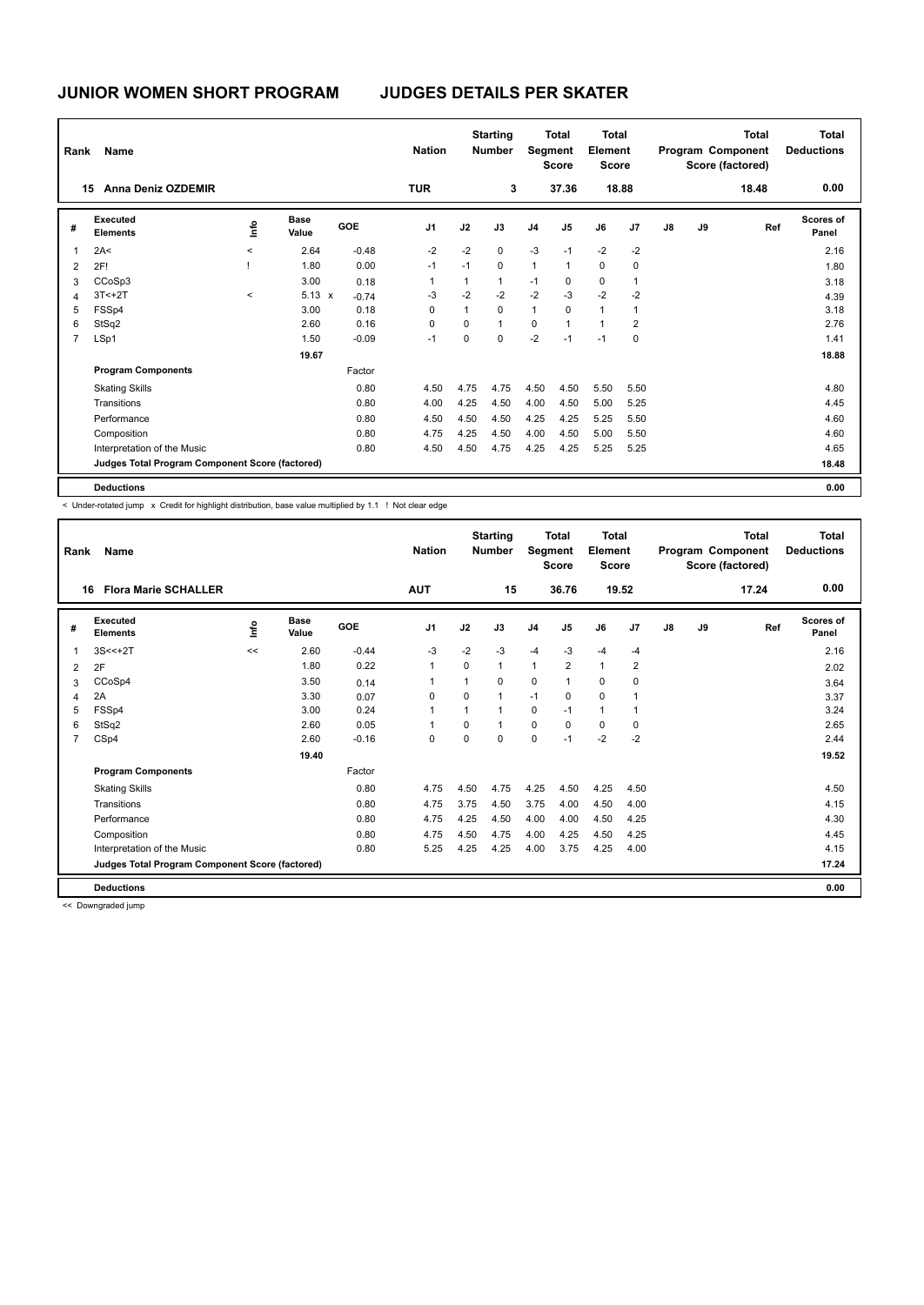| Rank           | Name                                            |      |                      |            | <b>Nation</b>  |                | <b>Starting</b><br><b>Number</b> | Segment        | <b>Total</b><br><b>Score</b> | Total<br>Element<br><b>Score</b> |                |               |    | <b>Total</b><br>Program Component<br>Score (factored) | Total<br><b>Deductions</b> |
|----------------|-------------------------------------------------|------|----------------------|------------|----------------|----------------|----------------------------------|----------------|------------------------------|----------------------------------|----------------|---------------|----|-------------------------------------------------------|----------------------------|
|                | <b>Lois LIBREGTS</b><br>17                      |      |                      |            | <b>NED</b>     |                | 13                               |                | 35.76                        |                                  | 18.32          |               |    | 17.44                                                 | 0.00                       |
| #              | Executed<br><b>Elements</b>                     | ١mfo | <b>Base</b><br>Value | <b>GOE</b> | J <sub>1</sub> | J2             | J3                               | J <sub>4</sub> | J5                           | J6                               | J <sub>7</sub> | $\mathsf{J}8$ | J9 | Ref                                                   | Scores of<br>Panel         |
| $\mathbf{1}$   | 2A<<                                            | <<   | 1.10                 | $-0.53$    | $-5$           | $-5$           | $-5$                             | $-5$           | $-5$                         | $-4$                             | $-4$           |               |    |                                                       | 0.57                       |
| 2              | 2Lz!+2Lo                                        |      | 3.80                 | $-0.63$    | $-3$           | $-3$           | $-3$                             | $-3$           | $-2$                         | $-3$                             | $-4$           |               |    |                                                       | 3.17                       |
| 3              | CCoSp4                                          |      | 3.50                 | 0.35       | 1              | $\mathbf{1}$   | $\mathbf{1}$                     | $\mathbf{1}$   | 1                            | $\mathbf{1}$                     | 0              |               |    |                                                       | 3.85                       |
| $\overline{4}$ | StSq2                                           |      | 2.60                 | 0.10       | 0              | 1              | 0                                | $\mathbf 0$    | 1                            | 1                                | 0              |               |    |                                                       | 2.70                       |
| 5              | 2F                                              |      | 1.98 x               | 0.07       | 0              | 0              | $\mathbf 0$                      | $\mathbf{1}$   | 0                            | $\overline{1}$                   | 1              |               |    |                                                       | 2.05                       |
| 6              | FSSp4                                           |      | 3.00                 | 0.06       | 0              | 1              | $\mathbf 0$                      | $\mathbf 0$    | 0                            | 0                                | 1              |               |    |                                                       | 3.06                       |
| $\overline{7}$ | LSp4                                            |      | 2.70                 | 0.22       | 1              | $\overline{1}$ | $\mathbf 0$                      | $\mathbf 0$    | 1                            | $\overline{1}$                   | $\mathbf{1}$   |               |    |                                                       | 2.92                       |
|                |                                                 |      | 18.68                |            |                |                |                                  |                |                              |                                  |                |               |    |                                                       | 18.32                      |
|                | <b>Program Components</b>                       |      |                      | Factor     |                |                |                                  |                |                              |                                  |                |               |    |                                                       |                            |
|                | <b>Skating Skills</b>                           |      |                      | 0.80       | 4.50           | 4.25           | 4.25                             | 4.25           | 4.25                         | 4.50                             | 4.50           |               |    |                                                       | 4.35                       |
|                | Transitions                                     |      |                      | 0.80       | 4.50           | 4.25           | 4.00                             | 3.75           | 4.00                         | 4.50                             | 4.00           |               |    |                                                       | 4.15                       |
|                | Performance                                     |      |                      | 0.80       | 4.75           | 4.50           | 4.25                             | 3.75           | 4.25                         | 4.75                             | 4.50           |               |    |                                                       | 4.45                       |
|                | Composition                                     |      |                      | 0.80       | 5.25           | 4.50           | 4.50                             | 4.00           | 4.25                         | 4.50                             | 4.00           |               |    |                                                       | 4.35                       |
|                | Interpretation of the Music                     |      |                      | 0.80       | 4.75           | 4.75           | 4.25                             | 3.75           | 4.50                         | 4.75                             | 4.25           |               |    |                                                       | 4.50                       |
|                | Judges Total Program Component Score (factored) |      |                      |            |                |                |                                  |                |                              |                                  |                |               |    |                                                       | 17.44                      |
|                | <b>Deductions</b>                               |      |                      |            |                |                |                                  |                |                              |                                  |                |               |    |                                                       | 0.00                       |

<< Downgraded jump x Credit for highlight distribution, base value multiplied by 1.1 ! Not clear edge

| Rank           | Name                                            |      |                      |         | <b>Nation</b>  |                | <b>Starting</b><br><b>Number</b> | Segment        | <b>Total</b><br><b>Score</b> | <b>Total</b><br>Element<br><b>Score</b> |                |    |    | <b>Total</b><br>Program Component<br>Score (factored) | <b>Total</b><br><b>Deductions</b> |
|----------------|-------------------------------------------------|------|----------------------|---------|----------------|----------------|----------------------------------|----------------|------------------------------|-----------------------------------------|----------------|----|----|-------------------------------------------------------|-----------------------------------|
| 18             | <b>Isabella SMIT</b>                            |      |                      |         | <b>NED</b>     |                | 6                                |                | 35.07                        | 16.99                                   |                |    |    | 18.08                                                 | 0.00                              |
| #              | Executed<br><b>Elements</b>                     | lnfo | <b>Base</b><br>Value | GOE     | J <sub>1</sub> | J2             | J3                               | J <sub>4</sub> | J5                           | J6                                      | J <sub>7</sub> | J8 | J9 | Ref                                                   | Scores of<br>Panel                |
| 1              | $3S < +2T$                                      | <<   | 2.60                 | $-0.39$ | -3             | $-3$           | $-3$                             | $-3$           | $-3$                         | $-3$                                    | $-3$           |    |    |                                                       | 2.21                              |
| 2              | 2F                                              |      | 1.80                 | 0.25    | $\overline{1}$ | 1              | $\mathbf{1}$                     | $\overline{2}$ | $\overline{2}$               | $\overline{2}$                          | $\overline{1}$ |    |    |                                                       | 2.05                              |
| 3              | CCoSp4                                          |      | 3.50                 | 0.70    | $\overline{2}$ | 1              | 3                                | 3              | 1                            | $\overline{2}$                          | $\overline{2}$ |    |    |                                                       | 4.20                              |
| $\overline{4}$ | 2A<<                                            | <<   | 1.21<br>$\mathsf{x}$ | $-0.55$ | $-5$           | $-5$           | $-5$                             | $-5$           | $-5$                         | $-5$                                    | $-5$           |    |    |                                                       | 0.66                              |
| 5              | FSSp2                                           |      | 2.30                 | 0.14    | 0              | 1              | $\mathbf{1}$                     | $\mathbf{1}$   | 0                            | $\mathbf 0$                             | -1             |    |    |                                                       | 2.44                              |
| 6              | StSq2                                           |      | 2.60                 | 0.00    | $-1$           | $\Omega$       | $\Omega$                         | 0              | $\Omega$                     | $\mathbf{1}$                            | 0              |    |    |                                                       | 2.60                              |
| $\overline{7}$ | LSp3                                            |      | 2.40                 | 0.43    | $\overline{2}$ | $\overline{2}$ | $\overline{1}$                   | $\mathbf{1}$   | $\overline{2}$               | $\overline{2}$                          | 3              |    |    |                                                       | 2.83                              |
|                |                                                 |      | 16.41                |         |                |                |                                  |                |                              |                                         |                |    |    |                                                       | 16.99                             |
|                | <b>Program Components</b>                       |      |                      | Factor  |                |                |                                  |                |                              |                                         |                |    |    |                                                       |                                   |
|                | <b>Skating Skills</b>                           |      |                      | 0.80    | 4.50           | 4.50           | 4.75                             | 4.50           | 4.75                         | 5.00                                    | 4.75           |    |    |                                                       | 4.65                              |
|                | Transitions                                     |      |                      | 0.80    | 4.50           | 4.00           | 4.25                             | 4.25           | 4.25                         | 4.75                                    | 4.75           |    |    |                                                       | 4.40                              |
|                | Performance                                     |      |                      | 0.80    | 4.25           | 4.75           | 4.25                             | 4.00           | 4.50                         | 5.00                                    | 5.00           |    |    |                                                       | 4.55                              |
|                | Composition                                     |      |                      | 0.80    | 4.75           | 4.25           | 4.25                             | 4.25           | 4.50                         | 5.00                                    | 4.75           |    |    |                                                       | 4.50                              |
|                | Interpretation of the Music                     |      |                      | 0.80    | 4.50           | 4.25           | 4.50                             | 4.25           | 4.25                         | 5.00                                    | 5.00           |    |    |                                                       | 4.50                              |
|                | Judges Total Program Component Score (factored) |      |                      |         |                |                |                                  |                |                              |                                         |                |    |    |                                                       | 18.08                             |
|                | <b>Deductions</b>                               |      |                      |         |                |                |                                  |                |                              |                                         |                |    |    |                                                       | 0.00                              |

<< Downgraded jump x Credit for highlight distribution, base value multiplied by 1.1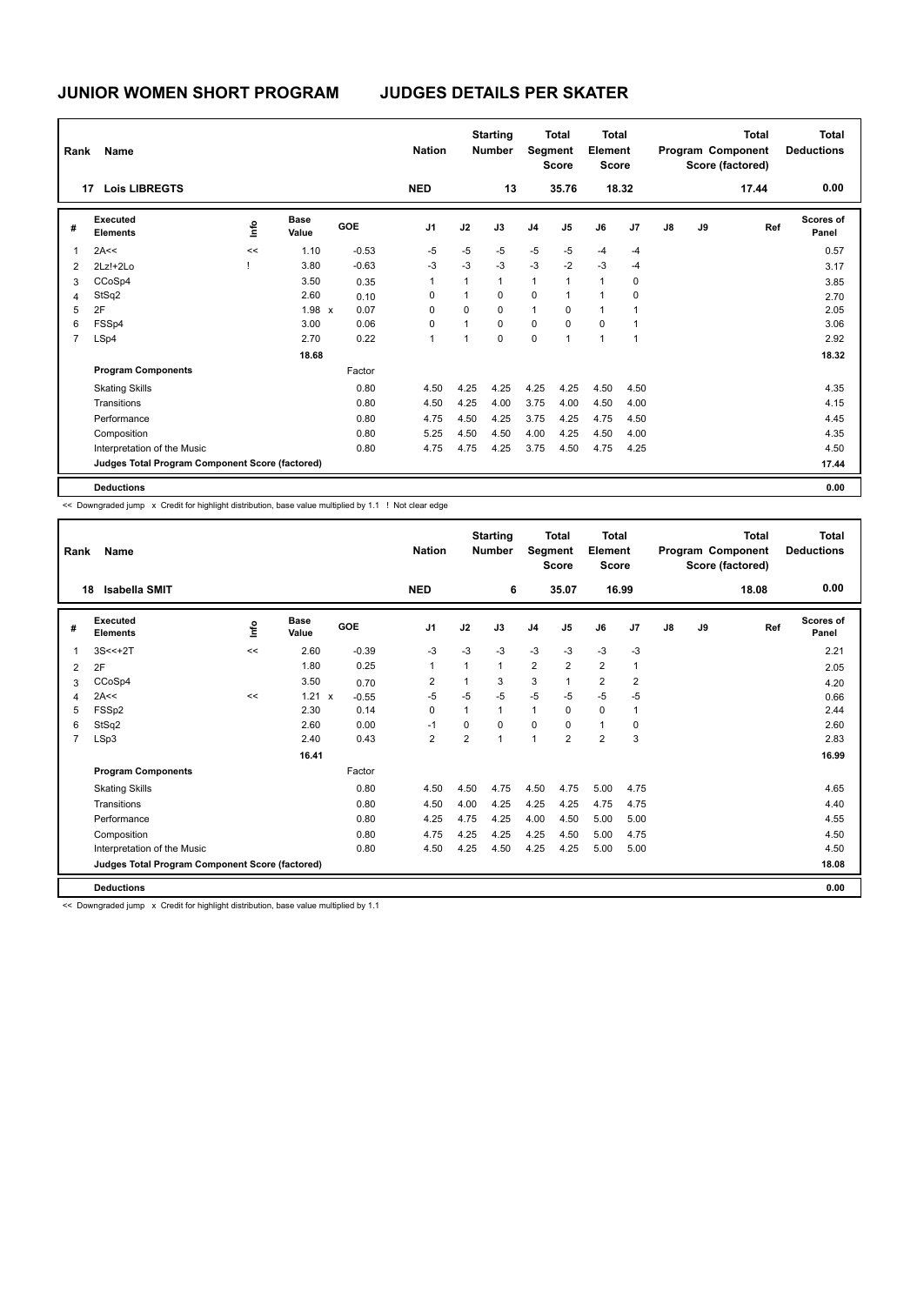| Rank           | Name                                            |    |                      |         | <b>Nation</b>  |                | <b>Starting</b><br><b>Number</b> |                | <b>Total</b><br>Segment<br><b>Score</b> | Total<br>Element<br><b>Score</b> |                |    |    | <b>Total</b><br>Program Component<br>Score (factored) | <b>Total</b><br><b>Deductions</b> |
|----------------|-------------------------------------------------|----|----------------------|---------|----------------|----------------|----------------------------------|----------------|-----------------------------------------|----------------------------------|----------------|----|----|-------------------------------------------------------|-----------------------------------|
|                | <b>Lilia LUPANOVA</b><br>19                     |    |                      |         | <b>NED</b>     |                | 21                               |                | 33.75                                   |                                  | 16.51          |    |    | 17.24                                                 | 0.00                              |
| #              | Executed<br><b>Elements</b>                     | ١π | <b>Base</b><br>Value | GOE     | J <sub>1</sub> | J2             | J3                               | J <sub>4</sub> | J <sub>5</sub>                          | J6                               | J7             | J8 | J9 | Ref                                                   | <b>Scores of</b><br>Panel         |
| 1              | 2A<<                                            | << | 1.10                 | $-0.44$ | $-4$           | $-4$           | $-4$                             | $-4$           | $-4$                                    | $-4$                             | $-4$           |    |    |                                                       | 0.66                              |
| 2              | $2Lz + 2Lo$                                     |    | 3.80                 | 0.17    | 0              | 0              | $\mathbf{1}$                     | $\mathbf{1}$   | $\mathbf{1}$                            | $\mathbf{1}$                     | 1              |    |    |                                                       | 3.97                              |
| 3              | CCoSp3V                                         |    | 2.25                 | 0.27    | 1              | $\overline{1}$ | $\mathbf{1}$                     | 1              | 1                                       | $\overline{2}$                   | $\overline{2}$ |    |    |                                                       | 2.52                              |
| $\overline{4}$ | StSq1                                           |    | 1.80                 | $-0.04$ | $-1$           | $-1$           | $\Omega$                         | 0              | 0                                       | 1                                | 0              |    |    |                                                       | 1.76                              |
| 5              | FSSp3                                           |    | 2.60                 | $-0.05$ | $-1$           | $-1$           | $\mathbf{1}$                     | 1              | $-2$                                    | 0                                | 0              |    |    |                                                       | 2.55                              |
| 6              | 2F                                              |    | 1.98 x               | 0.14    | 0              | 0              | $\mathbf{1}$                     | 1              | 1                                       | $\mathbf{1}$                     |                |    |    |                                                       | 2.12                              |
| $\overline{7}$ | LSp3                                            |    | 2.40                 | 0.53    | 1              | 3              | $\overline{2}$                   | $\overline{2}$ | $\overline{2}$                          | 3                                | $\overline{2}$ |    |    |                                                       | 2.93                              |
|                |                                                 |    | 15.93                |         |                |                |                                  |                |                                         |                                  |                |    |    |                                                       | 16.51                             |
|                | <b>Program Components</b>                       |    |                      | Factor  |                |                |                                  |                |                                         |                                  |                |    |    |                                                       |                                   |
|                | <b>Skating Skills</b>                           |    |                      | 0.80    | 4.25           | 4.75           | 4.75                             | 4.75           | 4.00                                    | 4.25                             | 4.00           |    |    |                                                       | 4.40                              |
|                | Transitions                                     |    |                      | 0.80    | 3.75           | 4.50           | 4.50                             | 4.25           | 3.75                                    | 4.25                             | 3.75           |    |    |                                                       | 4.10                              |
|                | Performance                                     |    |                      | 0.80    | 4.25           | 4.50           | 5.00                             | 4.25           | 4.25                                    | 4.75                             | 4.25           |    |    |                                                       | 4.40                              |
|                | Composition                                     |    |                      | 0.80    | 4.00           | 4.50           | 5.25                             | 4.75           | 4.00                                    | 4.50                             | 3.75           |    |    |                                                       | 4.35                              |
|                | Interpretation of the Music                     |    |                      | 0.80    | 3.75           | 4.25           | 4.75                             | 4.75           | 3.75                                    | 4.75                             | 4.00           |    |    |                                                       | 4.30                              |
|                | Judges Total Program Component Score (factored) |    |                      |         |                |                |                                  |                |                                         |                                  |                |    |    |                                                       | 17.24                             |
|                | <b>Deductions</b>                               |    |                      |         |                |                |                                  |                |                                         |                                  |                |    |    |                                                       | 0.00                              |

<< Downgraded jump x Credit for highlight distribution, base value multiplied by 1.1

| Rank           | Name                                            |              |                      |         | <b>Nation</b>  |                | <b>Starting</b><br><b>Number</b> | Segment        | <b>Total</b><br><b>Score</b> | Total<br>Element<br><b>Score</b> |                |    |    | <b>Total</b><br>Program Component<br>Score (factored) | <b>Total</b><br><b>Deductions</b> |
|----------------|-------------------------------------------------|--------------|----------------------|---------|----------------|----------------|----------------------------------|----------------|------------------------------|----------------------------------|----------------|----|----|-------------------------------------------------------|-----------------------------------|
|                | <b>Ysaline HIBON</b><br>20                      |              |                      |         | <b>LUX</b>     |                | 4                                |                | 32.21                        |                                  | 14.01          |    |    | 18.20                                                 | 0.00                              |
| #              | Executed<br><b>Elements</b>                     | ۴ů           | <b>Base</b><br>Value | GOE     | J <sub>1</sub> | J2             | J3                               | J <sub>4</sub> | J <sub>5</sub>               | J6                               | J <sub>7</sub> | J8 | J9 | Ref                                                   | <b>Scores of</b><br>Panel         |
| $\overline{1}$ | 2A<<                                            | <<           | 1.10                 | $-0.44$ | $-4$           | $-4$           | -4                               | $-3$           | $-4$                         | $-4$                             | $-4$           |    |    |                                                       | 0.66                              |
| $\overline{2}$ | 1Lz*+COMBO                                      | $\pmb{\ast}$ | 0.00                 | 0.00    | ٠              | ٠              | $\overline{a}$                   | ٠              | ٠                            | $\overline{a}$                   |                |    |    |                                                       | 0.00                              |
| 3              | FSSp3                                           |              | 2.60                 | 0.05    | -1             | $\Omega$       | 0                                | $\mathbf 0$    | $-2$                         | $\mathbf 0$                      | $\mathbf 1$    |    |    |                                                       | 2.65                              |
| 4              | 2F                                              |              | 1.80                 | 0.04    | 0              | $\Omega$       | $\Omega$                         | 0              | 2                            | $\mathbf{1}$                     | 0              |    |    |                                                       | 1.84                              |
| 5              | CCoSp3                                          |              | 3.00                 | 0.24    | $\overline{1}$ | $\mathbf{1}$   | 0                                | $\mathbf{1}$   | 1                            | 0                                | 1              |    |    |                                                       | 3.24                              |
| 6              | StSq2                                           |              | 2.60                 | 0.10    | $\Omega$       | 1              | $\Omega$                         | $\mathbf{1}$   | 1                            | $\Omega$                         | 0              |    |    |                                                       | 2.70                              |
| $\overline{7}$ | LSp4                                            |              | 2.70                 | 0.22    | $\overline{1}$ | $\overline{1}$ | $\mathbf 0$                      | $\overline{1}$ | $\overline{1}$               | $\mathbf 0$                      | $\mathbf{1}$   |    |    |                                                       | 2.92                              |
|                |                                                 |              | 13.80                |         |                |                |                                  |                |                              |                                  |                |    |    |                                                       | 14.01                             |
|                | <b>Program Components</b>                       |              |                      | Factor  |                |                |                                  |                |                              |                                  |                |    |    |                                                       |                                   |
|                | <b>Skating Skills</b>                           |              |                      | 0.80    | 4.00           | 4.50           | 4.25                             | 4.25           | 4.50                         | 5.00                             | 4.75           |    |    |                                                       | 4.45                              |
|                | Transitions                                     |              |                      | 0.80    | 3.75           | 4.25           | 4.00                             | 4.25           | 4.50                         | 4.75                             | 4.75           |    |    |                                                       | 4.35                              |
|                | Performance                                     |              |                      | 0.80    | 4.25           | 4.50           | 4.50                             | 3.75           | 4.75                         | 5.00                             | 5.25           |    |    |                                                       | 4.60                              |
|                | Composition                                     |              |                      | 0.80    | 4.50           | 4.25           | 4.25                             | 4.00           | 4.75                         | 5.00                             | 5.00           |    |    |                                                       | 4.55                              |
|                | Interpretation of the Music                     |              |                      | 0.80    | 4.75           | 5.00           | 4.50                             | 4.00           | 5.00                         | 5.00                             | 4.75           |    |    |                                                       | 4.80                              |
|                | Judges Total Program Component Score (factored) |              |                      |         |                |                |                                  |                |                              |                                  |                |    |    |                                                       | 18.20                             |
|                | <b>Deductions</b>                               |              |                      |         |                |                |                                  |                |                              |                                  |                |    |    |                                                       | 0.00                              |
|                |                                                 |              |                      |         |                |                |                                  |                |                              |                                  |                |    |    |                                                       |                                   |

<< Downgraded jump \* Invalid element